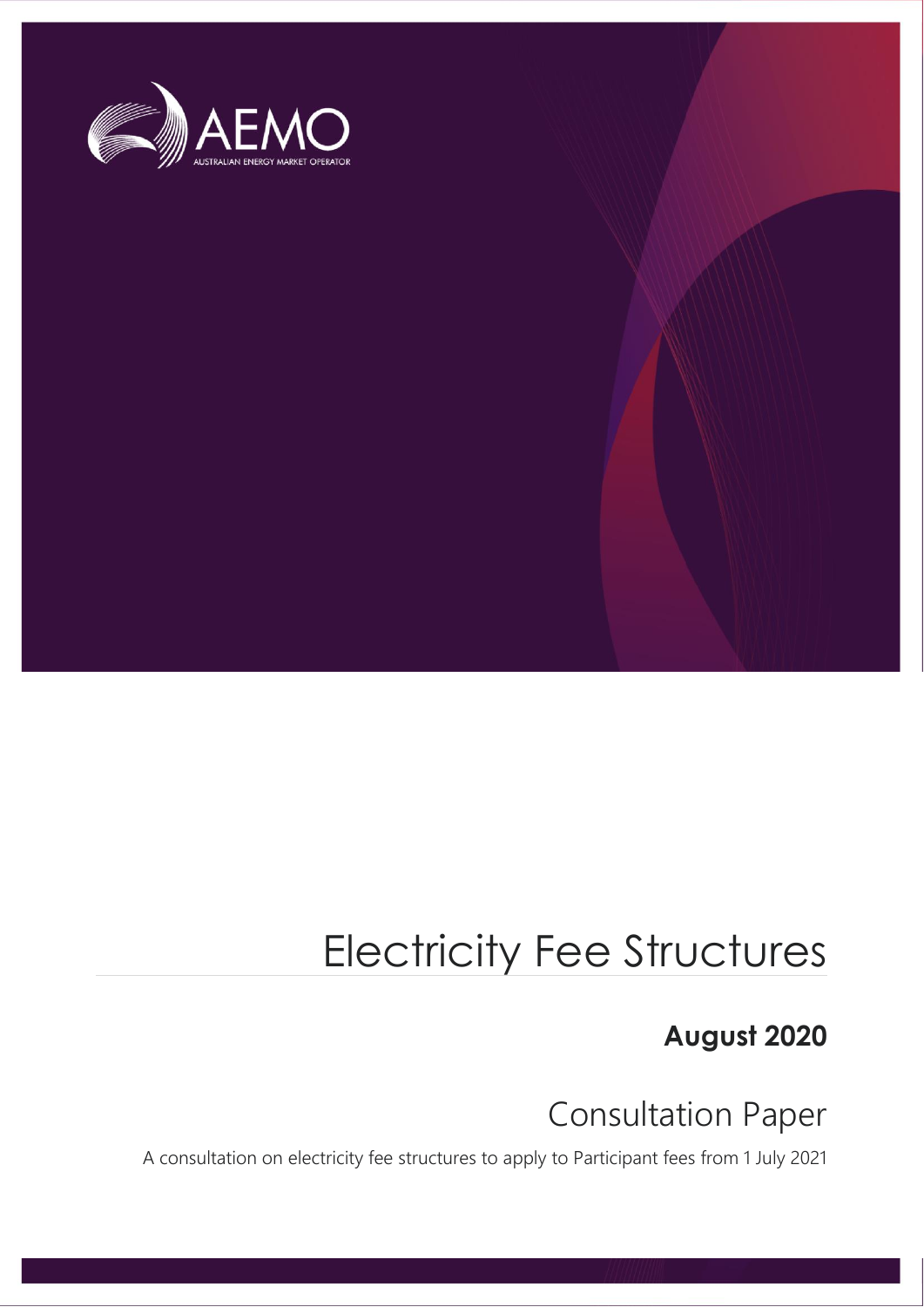# **Important notice**

## **PURPOSE**

AEMO consults on its proposed fee structure for participant fees in accordance with clause 2.11 and clause 8.9 of the National Electricity Rules (Rules).

This document has effect only for the purposes set out in the Rules, and the Rules and the National Electricity (Law) prevail over this document to the extent of any inconsistency.

This publication has been prepared by AEMO using information available at [date].

## **DISCLAIMER**

This document or the information in it may be subsequently updated or amended. This document does not constitute legal or business advice, and should not be relied on as a substitute for obtaining detailed advice about the National Electricity Law, the National Electricity Rules, or any other applicable laws, procedures or policies. AEMO has made every effort to ensure the quality of the information in this document but cannot guarantee its accuracy or completeness.

Accordingly, to the maximum extent permitted by law, AEMO and its officers, employees and consultants involved in the preparation of this document:

- make no representation or warranty, express or implied, as to the currency, accuracy, reliability or completeness of the information in this document; and
- are not liable (whether by reason of negligence or otherwise) for any statements or representations in this document, or any omissions from it, or for any use or reliance on the information in it.

## **VERSION CONTROL**

| Version | Release date | Changes |
|---------|--------------|---------|
| 1.0     | 18/08/2020   | N/a     |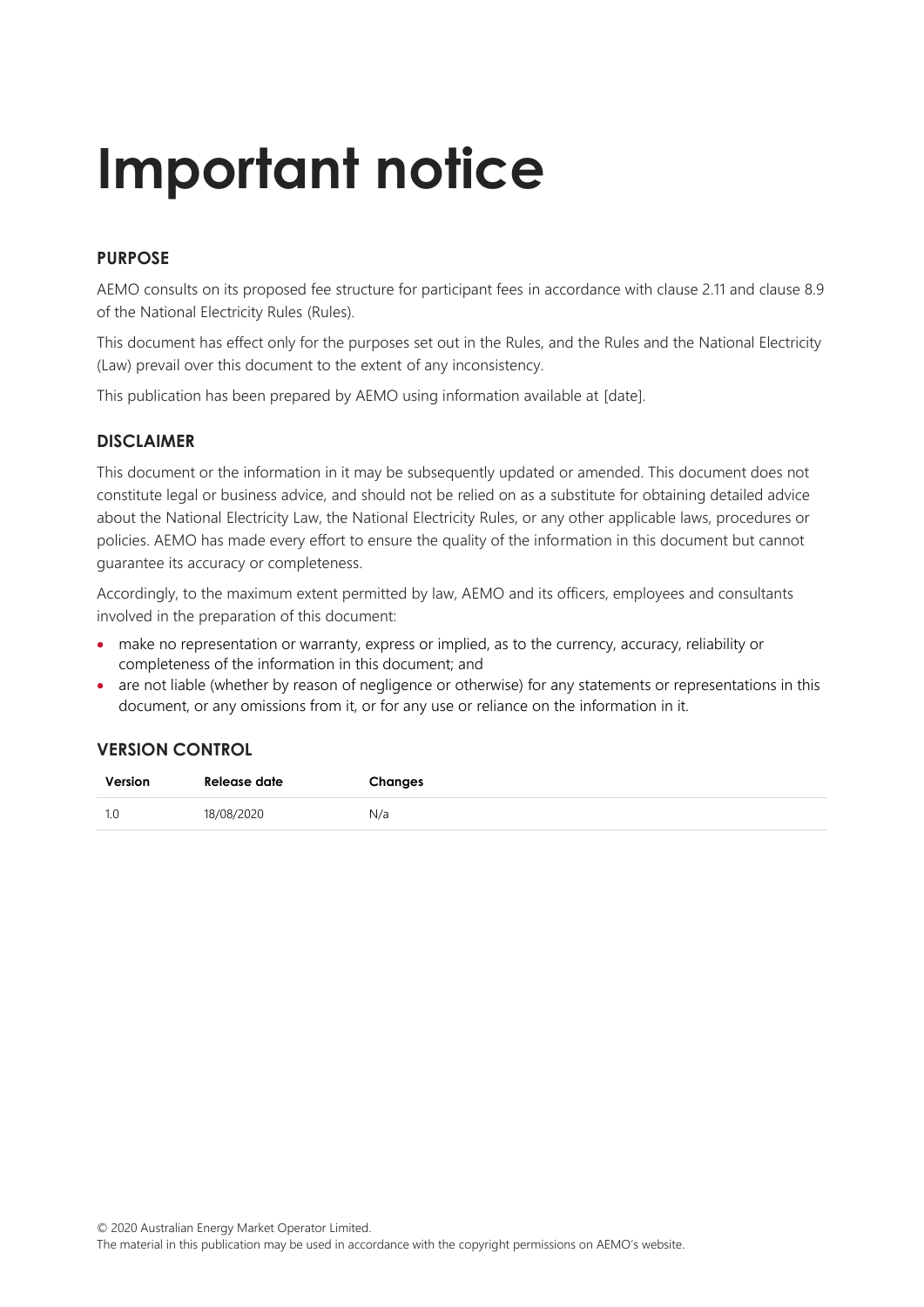# <span id="page-2-0"></span>**Executive summary**

The current Electricity Market fee structure was determined five years ago. Since then as a result of the outcomes of regulatory changes to accommodate the transforming energy market including the development of the Integrated System Plan (ISP) and new reporting and consultation functions, AEMO has been required to take on additional responsibilities. Further, the market has changed with many new players, and expected new players, that are not representative of the traditional participants currently covered under the fee recovery structure, and there are greater complexities involved with planning and operating systems with the rapid growth of renewable resources and distributed energy resources.

Specifically, obligations and technology investments have increased in the areas of system planning, cyber security protections, connections analysis and commissioning as well as market and operations consultation. Additionally, the recent bush fires and current COVID-19 pandemic have provided harsh reminders of the importance of building resilience and investing in our systems to plan and enhance our rapid response capability. All of these changes are resulting in greater technology and operating expenses for AEMO, and a growing variety of participants that are involved in the costs that AEMO incurs.

AEMO's 2020-21 Final Budget and Fees<sup>1</sup> reported that the bulk of AEMO's expenses are attributed to labourrelated expenses and Information Technology (IT), forecasting and operating system maintenance, and investments for planning and operating the grid. AEMO funds its technology-related investments through debt borrowings and participants' fees are set to recover the debt over the life of the asset. Where possible, AEMO also seeks grant funding for some of its capital investments.

AEMO is conducting a consultation on the structure of Participant fees to apply from 1 July 2021 for AEMO's revenue requirements including for:

- The National Electricity Market (NEM).
- Developing Retail Markets and administering Retail Competition.
- The National Transmission Planner (NTP) functions.
- Major Reform Initiatives, including 5MS and Distributed Energy Resources (DER) integration.
- The Energy Consumers Australia (ECA) fees recovered by AEMO from Participant fees.
- Registration.

The current structure of Participant fees expires on 30 June 2021. The objective of the consultation is to provide stakeholders with the opportunity to have input into the development of the structure of Participant fees to apply from 1 July 2021.

The closing date for submissions responding to this paper is Wednesday 23 September 2020.

This consultation only applies to the structure of fees. The actual amount charged for each fee will be determined on an annual basis, via the AEMO budgeting process.

In determining the structure of Participant fees, AEMO must have regard to the National Electricity Objective (NEO). In addition, the structure of participant fees must, to the extent practicable, be consistent with the following principles set out in the National Electricity Law (NEL) and the National Electricity Rules (NER):

- The structure of Participant fees should be simple.
- The components of Participant fees charged to each registered participant should be reflective of the extent to which AEMO's budgeted revenue requirements involve that registered participant.

<sup>&</sup>lt;sup>1</sup> Information on the final report available on AEMO's website at: https://aemo.com.au/-

<sup>/</sup>media/files/about\_aemo/energy\_market\_budget\_and\_fees/2020/budget-and-fees---final.pdf?la=en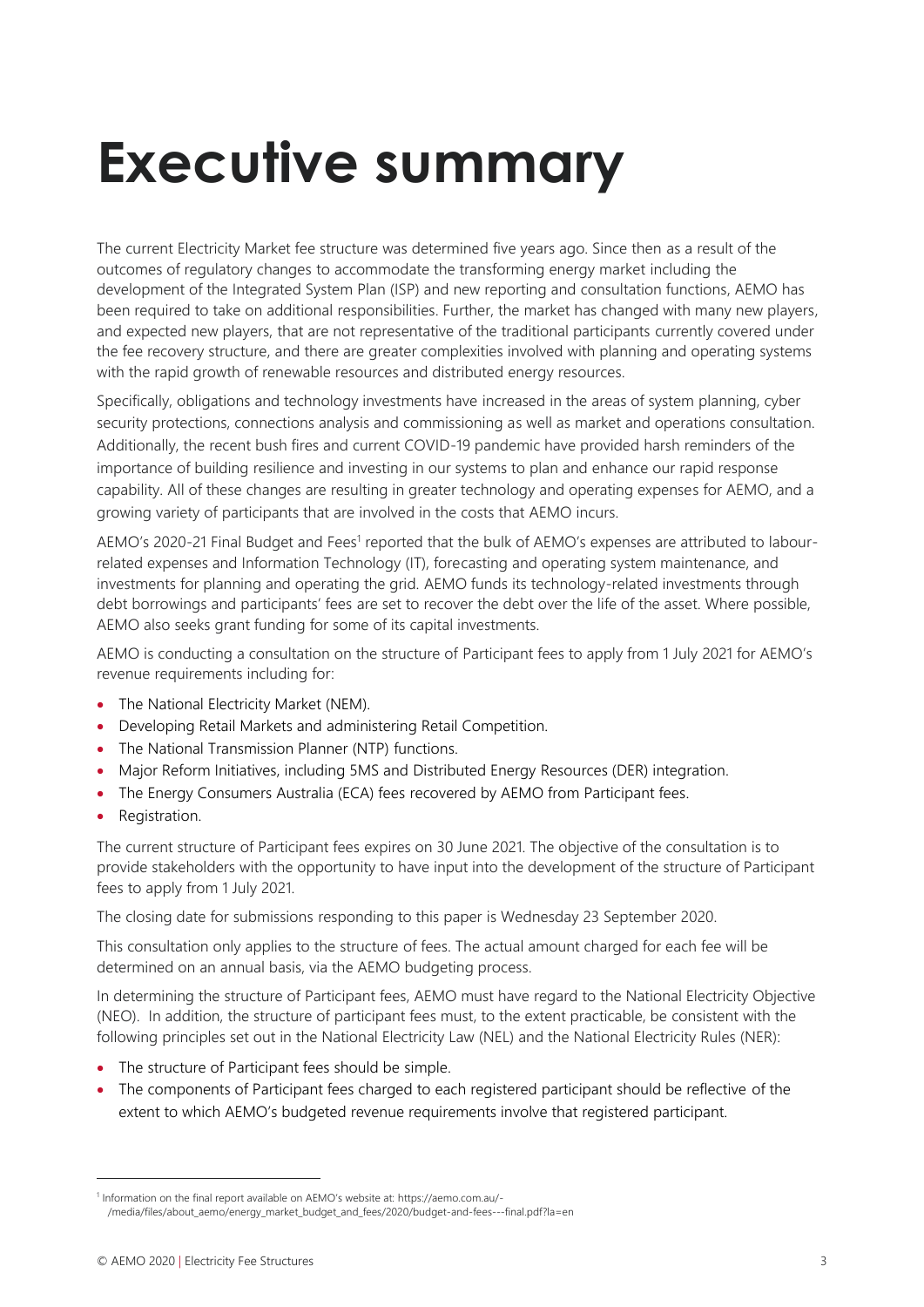- Participant fees should not unreasonably discriminate against a category or categories of registered participants.
- Fees and charges are to be determined on a non-profit basis that provides for full cost recovery.
- The structure of the Participant fees should provide for the recovery of AEMO's budgeted revenue requirements on a specified basis.

AEMO is acutely aware of the economic challenges confronting both consumers and market participants. Whilst AEMO's fees represent a very small component of overall energy system costs, it is critical that we, along with the rest of the industry, take all prudent actions to deliver our services as efficiently as possible. As outlined in the Corporate Plan, AEMO is undertaking a number of steps to accomplish this objective. We highlight them here awareness as we pursue multiple complementary actions to support our stakeholders:

- AEMO has been engaged in a transformational activity to reduce our operating expenses and improve our service to members, improve our operating practices, increase our use of digital technology and attract and retain the best talent we can to ensure enduring value to members and consumers. Reductions in this years' budget represent some early action we have taken. We are also engaged with Ernst and Young in a comprehensive efficiency and operating review to further support and accelerate our internal efforts. As part of this review we will be looking at comparable organisations to determine how we can best benchmark ourselves and continue to strive for best in class performance in our core activities;
- AEMO's current business model and structure were established at a very different time in our sector. Changes in the industry require that AEMO has the right talent, decision tools and operating systems to manage the increasing complexity of the system and provide value to consumers. The required capital investment can be significant and it is essential that it is both understood and that we work with our members to ensure we can offer the services that they require in a way that is efficient, provides opportunities to reduce participant cost of compliance and supports the sector's ability to take advantage of technology changes to benefit energy consumers. AEMO has commenced a process of reviewing our business structure and financial model to make certain that it is aligned with these outcomes. As part of this process, we are reviewing the system operator scope, legal structure, funding and regulatory models used in other jurisdictions. It is important that our government and industry members engage with us in these considerations and we will be sharing our findings and seeking your input on potential improvements over the course of the year; and
- AEMO is committed to earning and maintaining the trust of all stakeholders and we believe that transparency, information integrity and timely and meaningful consultation and collaboration are key to achieving this trust. To that end, we have just launched a consultation to refresh and uplift our stakeholder framework and engagement approach, seeking your input on how we can best work together to solve challenging emerging system and market issues. As part of this engagement, we will look to provide to our members the opportunity for earlier input into our annual budget processes and to better understand our budgets and fees.

To help stakeholders respond to this paper, AEMO has highlighted a number of areas that stakeholders may wish to comment on. Submissions are not restricted to these areas and comments are welcome on any relevant issue, regardless of whether it is detailed in this document.

Summary of areas for your comment:

- The length of time over which the new structure of Participant fees from 1 July 2021 should apply.
- The current method of recovering costs for the NEM, including:
	- The approach to determining the attribution of costs between categories of participant.
	- The current method of charging Generators and Market Network Service Providers (MNSPs) based on a combination of capacity and energy generated.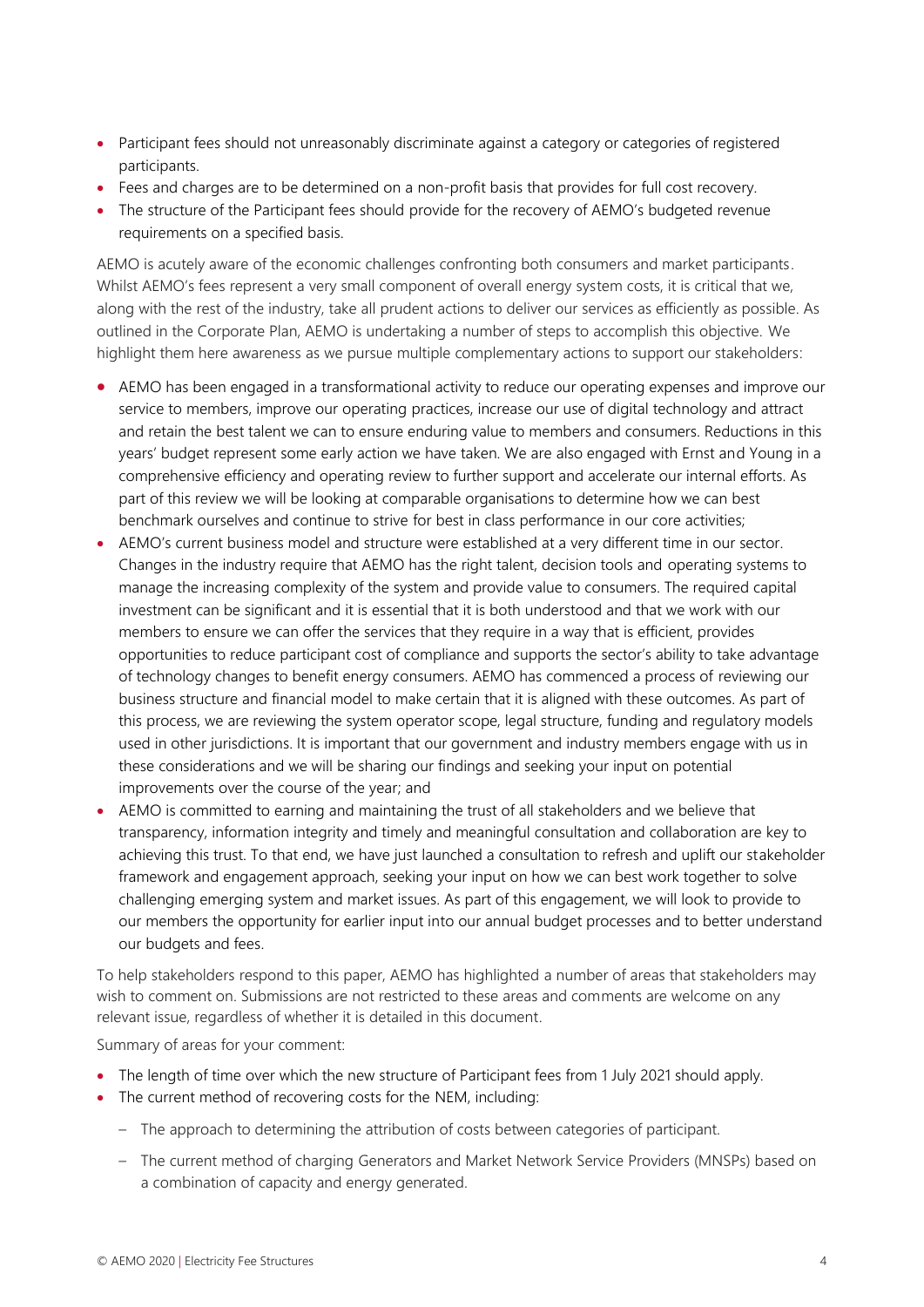- The current method of charging Market Customers based on a rate per megawatt hour (MWh) settled in spot market transactions.
- The current method of recovering costs for the NTP function.
- The current method of recovering costs for the developing retail markets and administering the electricity Full Retail Competition (FRC) function
- Methods of recovering costs for major reform initiatives.
- The current method of recovering costs on behalf of the ECA.
- The current method of charging registration fees based on applicant type.
- The current method of recovering costs for the NEM Participant Compensation Fund (PCF).
- Other issues you wish to raise.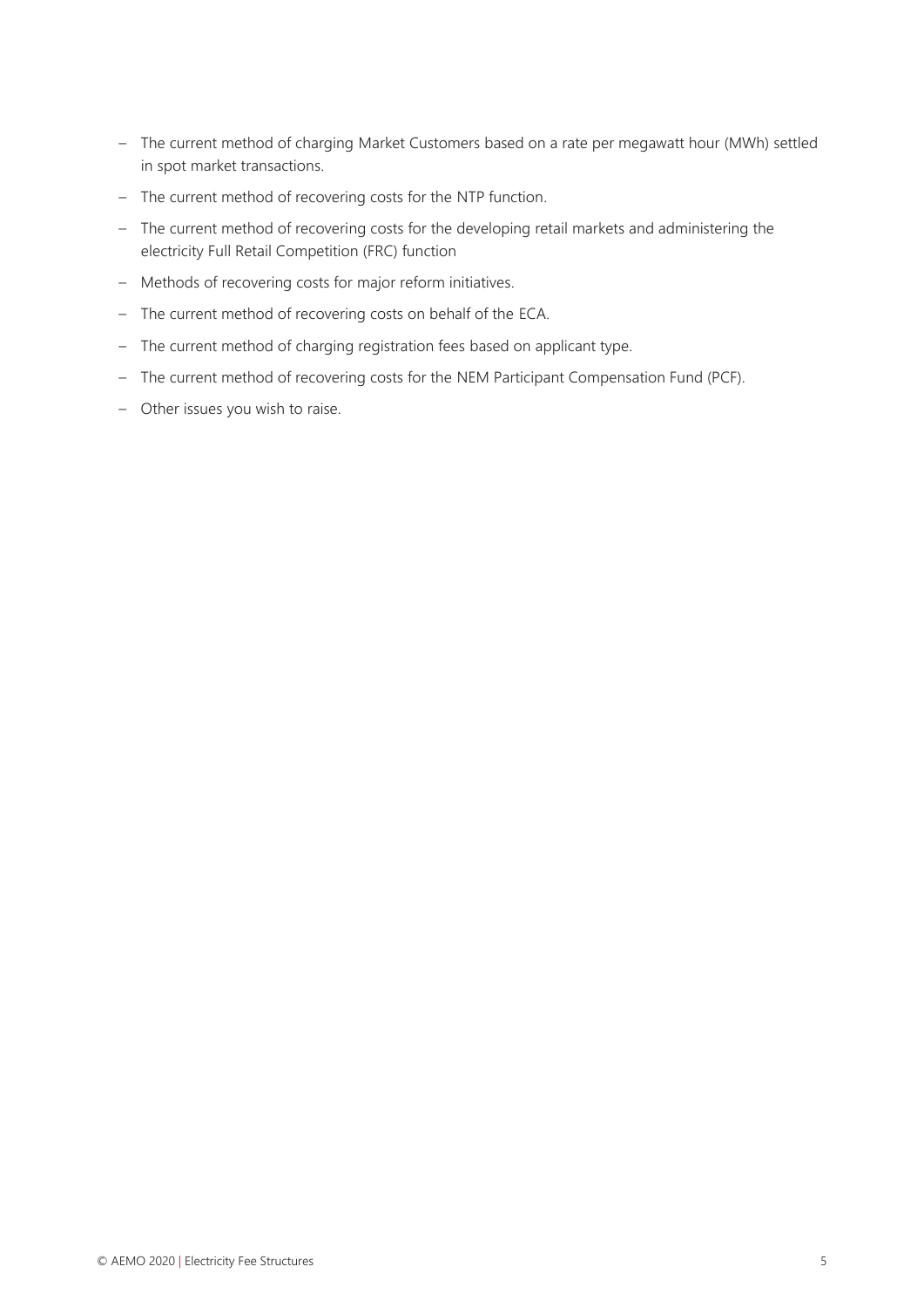## **Contents**

| <b>Executive summary</b> |                                                                            | 3  |
|--------------------------|----------------------------------------------------------------------------|----|
| 1.                       | <b>Consultation Overview</b>                                               | 7  |
| 1.1                      | Key information                                                            | 7  |
| 2.                       | <b>Background and Context</b>                                              | 9  |
| 2.1                      | Fee Structure Principles                                                   | 10 |
| 2.2                      | <b>Budget and Fee Structure</b>                                            | 13 |
| 3.                       | Key matters for consultation                                               | 15 |
| 3.1                      | National Electricity Market fee structure                                  | 15 |
| 3.2                      | National Transmission Planner                                              | 24 |
| 3.3                      | Electricity Retail Markets (currently Electricity Full Retail Competition) | 25 |
| 3.4                      | Major reform initiatives                                                   | 26 |
| 3.5                      | Energy Consumers Australia (ECA) fees                                      | 31 |
| 3.6                      | Registrations                                                              | 32 |
| 3.7                      | NEM Participant Compensation Fund                                          | 32 |
| 3.8                      | Incremental service fees                                                   | 33 |
| 3.9                      | Other comment and issues                                                   | 33 |
| 4.                       | <b>Appendix A: Registered participants</b>                                 | 34 |
|                          |                                                                            |    |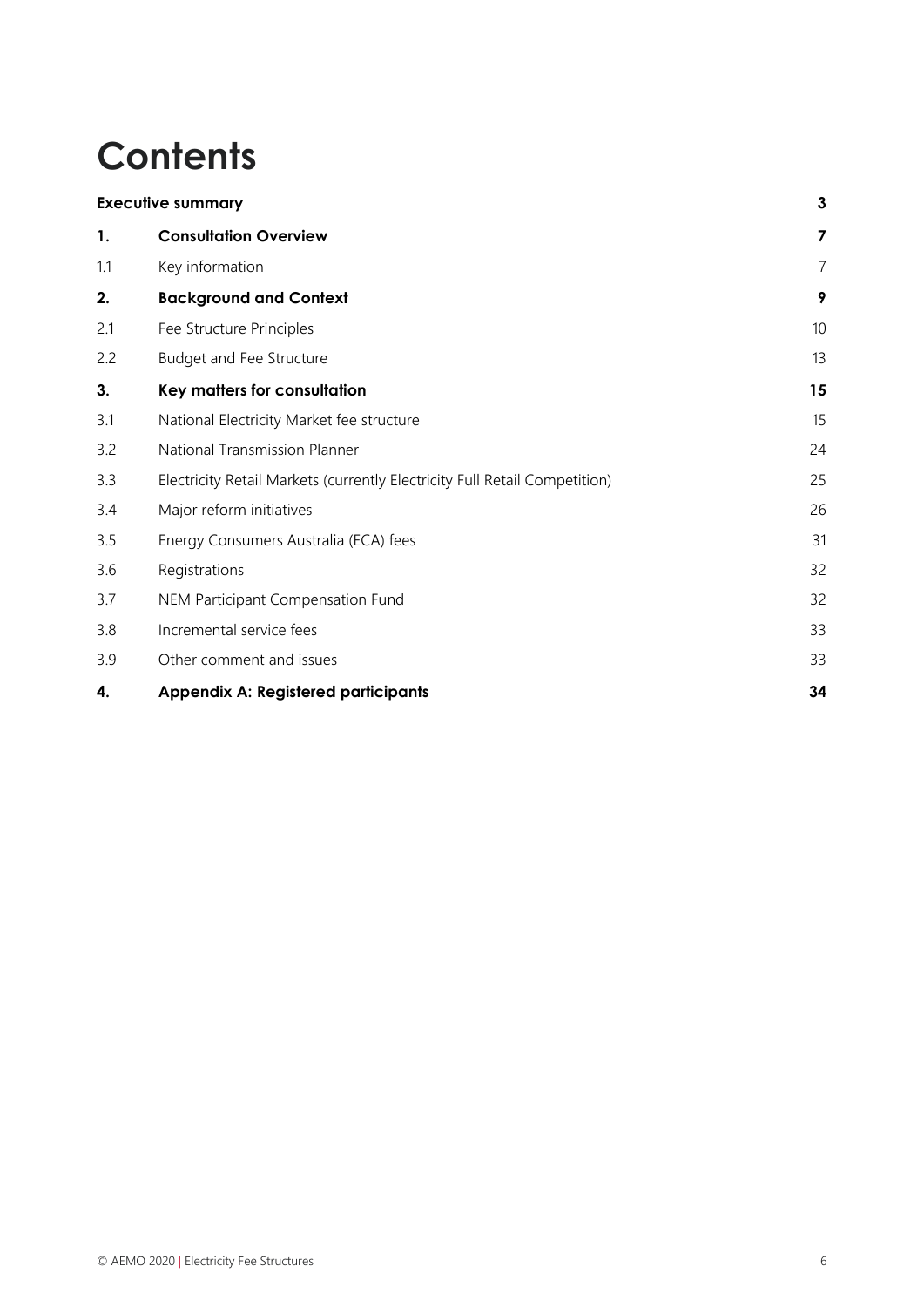## <span id="page-6-0"></span>**1. Consultation Overview**

The Australian Energy Market Operator Limited (AEMO) invites you to provide a submission on this Consultation Paper - Structure of Participant fees in AEMO's electricity markets.

## <span id="page-6-1"></span>1.1 Key information

| <b>Purpose</b>                                        | To provide stakeholders with the opportunity to have input into the<br>development of the structure of Participant fees to apply from 1 July 2021.                                                                    |                                |  |
|-------------------------------------------------------|-----------------------------------------------------------------------------------------------------------------------------------------------------------------------------------------------------------------------|--------------------------------|--|
| Date applicable<br>to new structure                   | 1 July 2021                                                                                                                                                                                                           |                                |  |
| <b>Functions covered</b><br>in this consultation      | National Electricity Market<br>Developing retail markets and administering Retail Competition<br>National Transmission Planner function<br>Energy Consumer Australia fees<br>Major Reform Initiatives<br>Registration |                                |  |
| <b>Timetable</b>                                      | The following table contains an outline of the consultation process, including key<br>dates. Please note the key dates are indicative and may change.                                                                 |                                |  |
|                                                       | Milestone                                                                                                                                                                                                             | Date                           |  |
|                                                       | Publication of Consultation paper                                                                                                                                                                                     | Tuesday 18 August 2020         |  |
|                                                       | Submissions on Consultation paper due                                                                                                                                                                                 | By Wednesday 23 September 2020 |  |
|                                                       | Publication of Draft Report (should no<br>stakeholder meetings be requested)                                                                                                                                          | By Wednesday 21 October 2020   |  |
|                                                       | Publication of Draft Report (should<br>stakeholder meetings be requested)                                                                                                                                             | By Wednesday 25 November 2020  |  |
|                                                       | Submissions on Draft report due                                                                                                                                                                                       | By Monday 18 January 2021      |  |
|                                                       | Publication of Final Report                                                                                                                                                                                           | By Tuesday 2 March 2021        |  |
|                                                       | Last date for final decision                                                                                                                                                                                          | By Wednesday 31 March 2021     |  |
|                                                       | New fee structure applicable                                                                                                                                                                                          | Thursday 1 July 2021           |  |
| <b>Meetings</b>                                       | Stakeholders may request a meeting in their submission. Please specify why you<br>would like a meeting. Matters discussed at a meeting may be made available to<br>other stakeholders.                                |                                |  |
| <b>Submissions</b><br>closing date and<br>information | AEMO prefers that submissions be forwarded in electronic format (both pdf and<br>Word) as they will be published on the AEMO website                                                                                  |                                |  |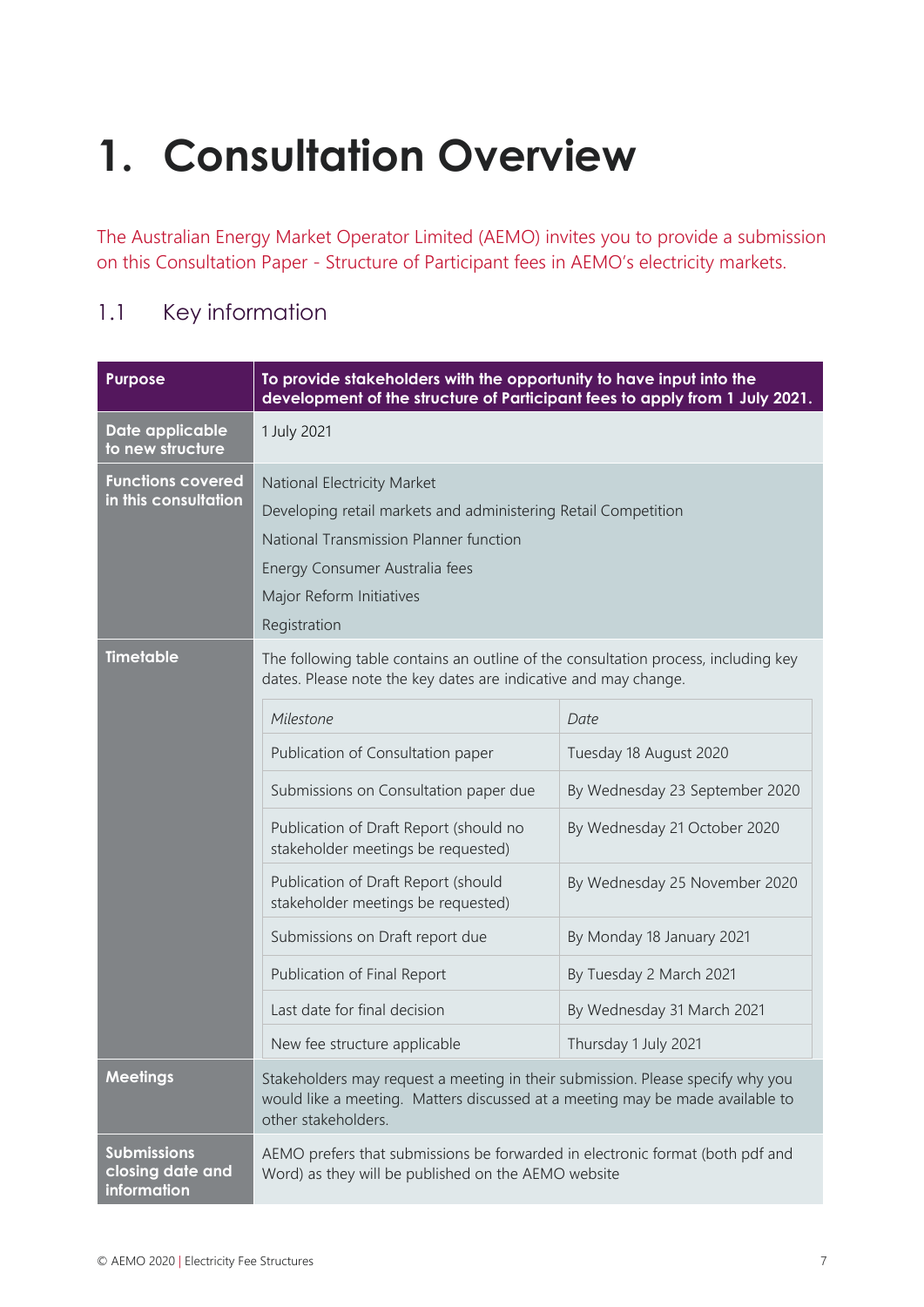|                  | Please provide electronic submissions by 5.00pm AEDT Wednesday 23 September<br>to Kevin.Ly@aemo.com.au or to                                                                                                                                                                                                                                                                                           |
|------------------|--------------------------------------------------------------------------------------------------------------------------------------------------------------------------------------------------------------------------------------------------------------------------------------------------------------------------------------------------------------------------------------------------------|
|                  | Kevin Ly, Group Manager Regulation<br>Australian Energy Market Operator Limited<br><b>PO Box A2449</b><br>SYDNEY SOUTH NSW 1235                                                                                                                                                                                                                                                                        |
|                  | AEMO plans to publish all submissions on its website. Please identify any part of<br>your submission that is confidential and you do not wish to be published.<br>Respondents should also note that if material identified as confidential cannot be<br>shared and validated with other stakeholders then it may be accorded less weight<br>in AEMO's decision making process than published material. |
| <b>Inquiries</b> | Mr. Kevin Ly<br>Group Manager Regulation, Australia Energy Market Operator Limited<br>Level 2, 20 Bond Street SYDNEY NSW 2001<br>Email: Kevin.Ly@aemo.com.au                                                                                                                                                                                                                                           |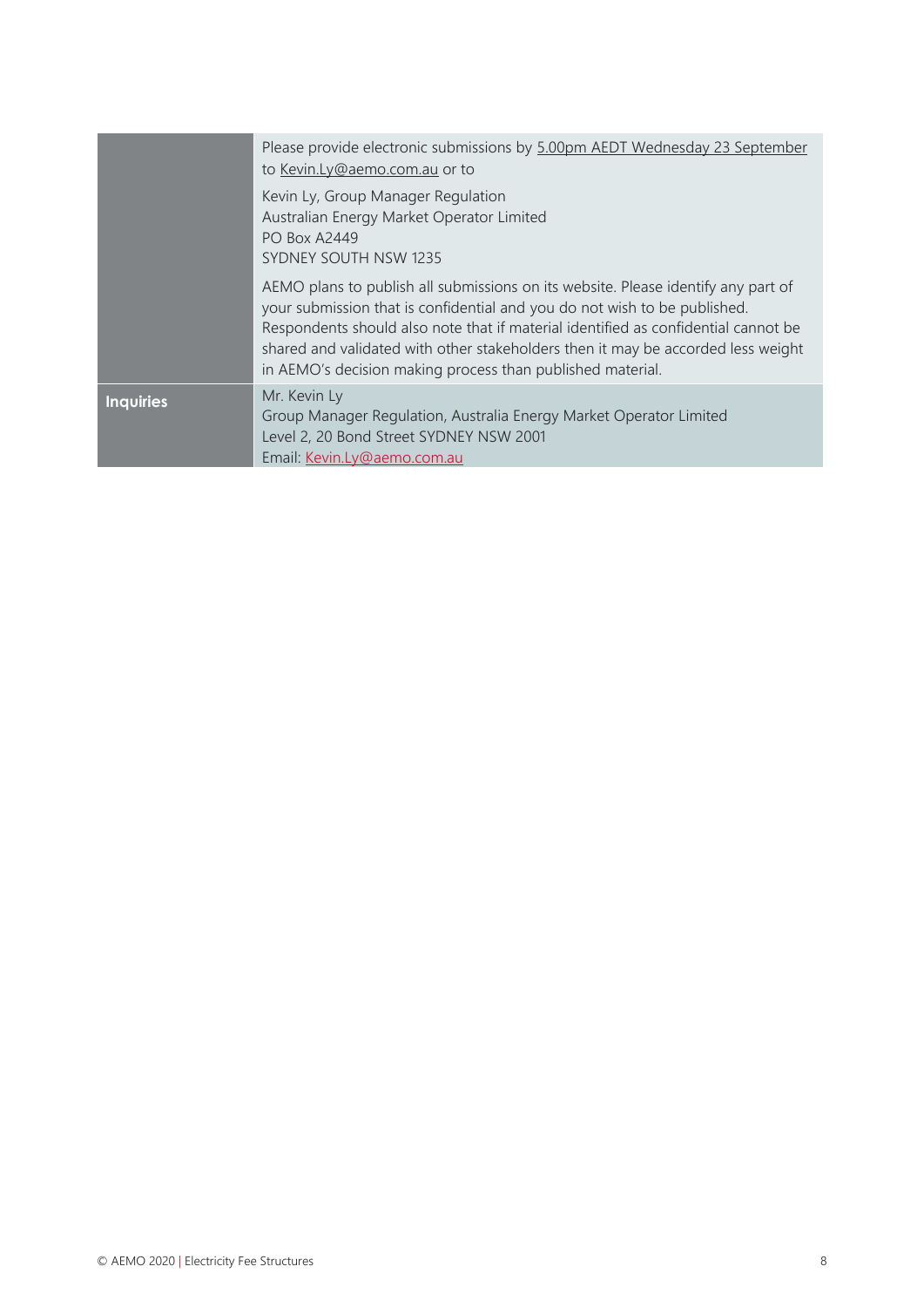## <span id="page-8-0"></span>**2. Background and Context**

The current structure of Participant fees in AEMO's electricity markets commenced on 1 July 2016 for a duration of five years, ending 30 June 2021. The Final Report of the Structure of Participant Fees in AEMO's Electricity Markets was published on AEMO's website<sup>2</sup> on 17 March 2016.

Since the commencement of the current structure, there have been changes which have increased NEM forecasting complexity and regulatory reporting requirements that have affected AEMO's planning and operational activities, in particular:

- Rapid increase in variable renewable and distributed resources;
- Retirement of aging thermal resources;
- Improvements in and use of data; and
- Changes in the behaviour of consumer consumption.

The above changes have required AEMO to increase both personnel and capital investments used to forecast, model and operate the power system. In responding to these developments, AEMO has sought to recognise that efficient expenditure to improve the electricity market can increase the economic surplus of the electricity industry, especially given electricity is ubiquitous to the modern economy.

Additionally, to accommodate the energy transformation occurring and expected to accelerate, the volume of rule changes in the NEM has tripled in the past three years, all of which directly impact AEMO. This has led, and is leading to, implementation expenses related to obligations and technology investments for an increase in:

- System planning, i.e. the introduction of the Integrated System Plan (ISP);
- Cyber security protections;
- Complex system modelling;
- Connections analysis and commissioning;
- Management of demand response programs;
- Market re-design considerations;
- Market and operations consultations; and
- Compliance reporting.

There are new and expected participant categories which may now need to be considered when reviewing the fee allocation so that the structure of fees is consistent with the NER.

Aside from these, AEMO's existing information architecture was no longer capable of keeping up with both data requirements and speed required to effectively meet the needs of the NEM, and we are now in the second year of a five-year program to replace its aging systems. The new digital system will increase the costeffectiveness of AEMO's operations by:

- Reducing the timing of implementation and transactional costs;
- Taking advantage of cloud computing; and
- Meeting participant and consumer information needs more efficiently.

AEMO's final report for our budget and fees for 2020-21 was published on our website on 30 June 2020.<sup>3</sup> The report focuses on the 2020-21 budget and fees that will support the provision of services across all of AEMO's functions and also provides an estimate of AEMO's capital program over the next two financial years,

<sup>&</sup>lt;sup>2</sup> Information on the final report, including other consultation documents and submissions, available on AEMO's website at: https://aemo.com.au/consultations/current-and-closed-consultations/electricity-markets-structure-of-participant-fees

<sup>&</sup>lt;sup>3</sup> Information on the final report, including other consultation documents and submissions, available on AEMO's website at: https://aemo.com.au/consultations/current-and-closed-consultations/2020-21-aemo-draft-budget-and-fees-consultation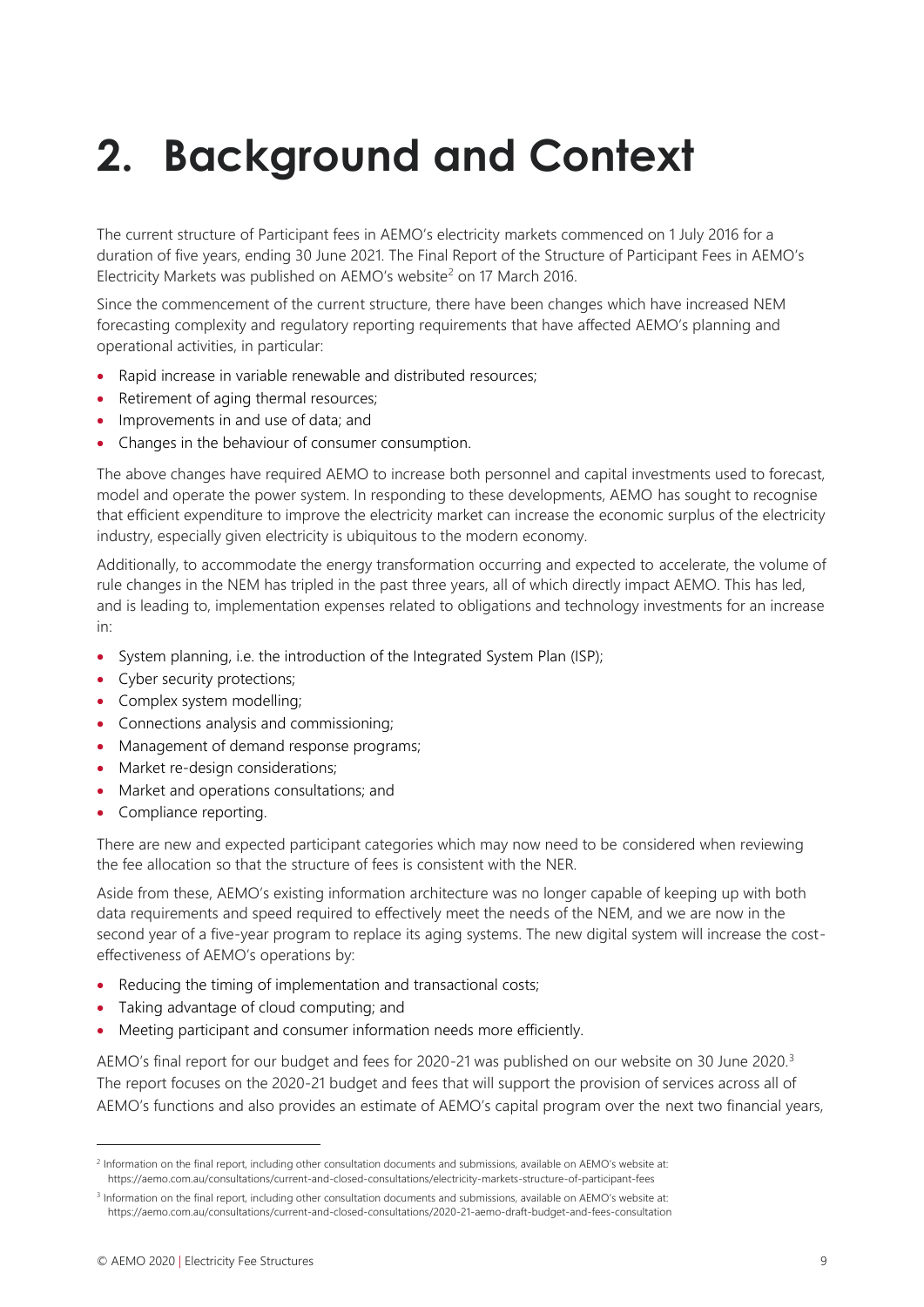for which approximately \$500 million has been secured through debt facilities with costs to be recovered from participants once the programs are completed in future years, in accordance with NER clause 2.11.1(b)(2).

For the purpose of providing clarity, this consultation is being conducted in parallel with other consultations including:

- Renewing AEMO's engagement model, which is seeking to deliver a material shift in the level of transparency market participants, consumers, and other stakeholders enjoy regarding AEMO's understanding of current and emerging challenges as well as a more two-way, collaborative experience for stakeholders, in both defining problems and identifying solutions;
- A new operating model, which is reviewing the system operator scope, legal structure, funding and regulatory models used in other jurisdictions as a result of changes in the industry including a major increase in both market obligations and operational complexity. The discussions on a new operating model and any outcomes from those discussions will not form part of matters considered in the consultation on the electricity fee structure; and
- The Gas fee structure consultation.

## <span id="page-9-0"></span>2.1 Fee Structure Principles

This consultation only applies to the structure of fees considered. The actual amount charged for each fee is determined on an annual basis via the AEMO budgeting process. Under the Rules, AEMO only has the power to recover market fees from registered participants.

In determining the structure of Participant fees, AEMO must have regard to the NEO and the structure of Participant fees must, to the extent practicable, be consistent with number of principles (referred to in this document as the Fee Structure Principles) and these are set out in the table below with an explanation and some examples of how these requirements may be applied to reviewing the electricity fee structure.

| <b>Fee Structure Principle</b>          | <b>Requirement</b>                                                                                                                                                                                                                                                                                                                                                                                                                                                                              | <b>Application and examples</b>                                                                                                                                                                                                                                                                                                                                                                                                                                                                                                                                                                                                                                                                                                                                                                                                                                                                                                                                                                                                                                                                                                                                                                                                                                                                  |
|-----------------------------------------|-------------------------------------------------------------------------------------------------------------------------------------------------------------------------------------------------------------------------------------------------------------------------------------------------------------------------------------------------------------------------------------------------------------------------------------------------------------------------------------------------|--------------------------------------------------------------------------------------------------------------------------------------------------------------------------------------------------------------------------------------------------------------------------------------------------------------------------------------------------------------------------------------------------------------------------------------------------------------------------------------------------------------------------------------------------------------------------------------------------------------------------------------------------------------------------------------------------------------------------------------------------------------------------------------------------------------------------------------------------------------------------------------------------------------------------------------------------------------------------------------------------------------------------------------------------------------------------------------------------------------------------------------------------------------------------------------------------------------------------------------------------------------------------------------------------|
| National Electricity Objective<br>(NEO) | In determining Participant fees, AEMO must have<br>regard to the national electricity objective.<br>The objective of the NEL is to promote efficient<br>investment in, and efficient operation and use of,<br>electricity services for the long term interests of<br>consumers of electricity with respect to-<br>price, quality, safety, reliability and<br>(a)<br>security of supply of electricity; and<br>the reliability, safety and security of the<br>(b)<br>national electricity system | The Second Reading Speech to the National Electricity<br>(South Australia) (New National Electricity Law)<br>Amendment Bill 2005 makes it clear that the NEO is an<br>economic concept and should be interpreted as such.<br>The Speech gives an example that investment in and use<br>of electricity services will be efficient when services are<br>supplied in the long run at least cost, resources, including<br>infrastructure, are used to deliver the greatest possible<br>benefit and there is innovation and investment in response<br>to changes in consumer needs and productive<br>opportunities.<br>The Speech goes on to state that the long term interests<br>of consumers of electricity requires the economic welfare<br>of consumers, over the long term, to be maximised.<br>If the NEM is efficient in an economic sense, the long term<br>economic interests of consumers in respect of price,<br>quality, reliability, safety and security of electricity services<br>will be maximised. Applying an objective of economic<br>efficiency recognises that, in a general sense, the NEM<br>should be competitive, that any person wishing to enter<br>the market should not be treated more, or less, favourably<br>than persons already participating, and that particular |

#### **Table 1 Principles applicable to fee structures**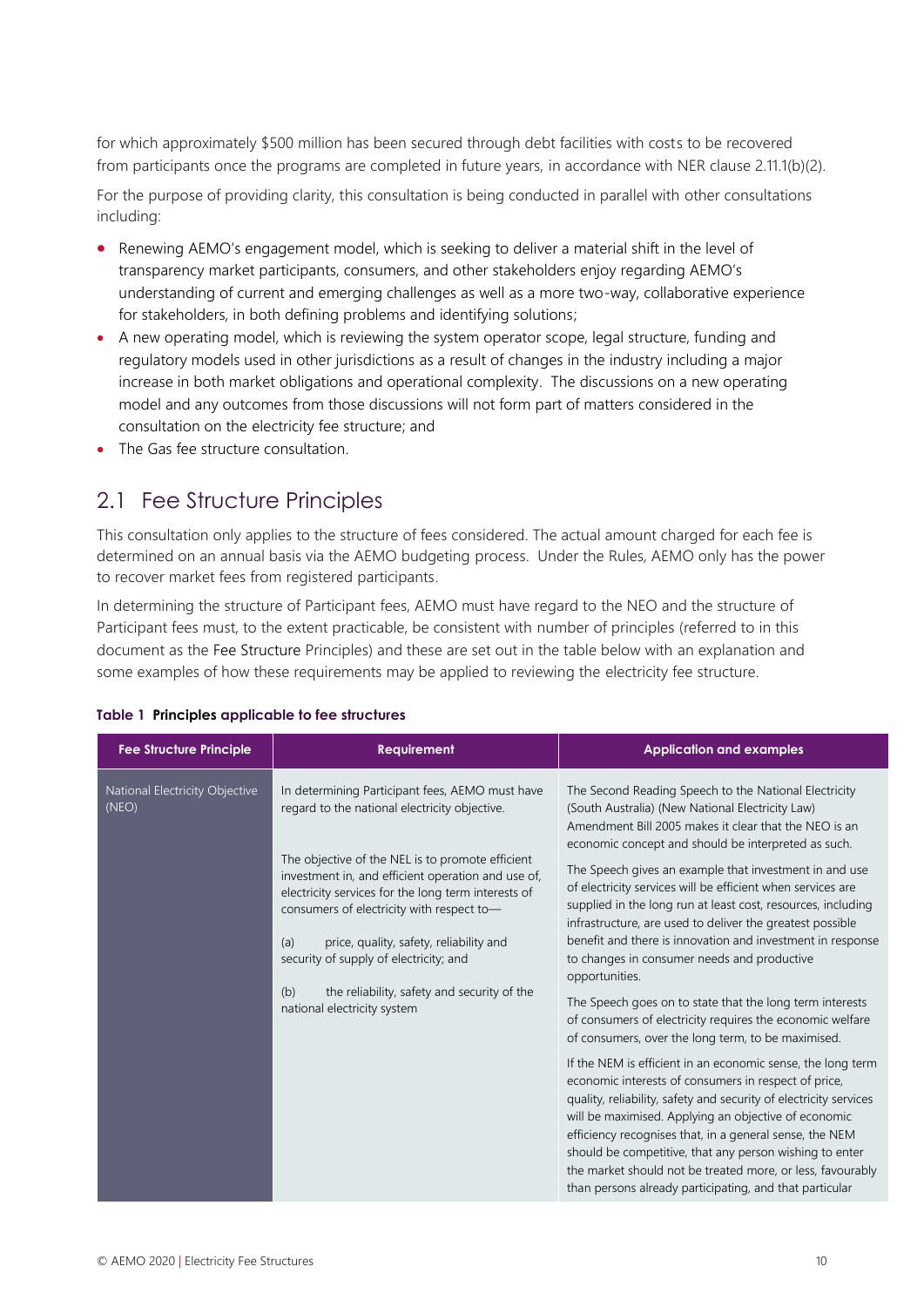|                           |                                                                                                      | energy sources or technologies should not be treated<br>more, or less, favourably than others.                                                                                                                                                                                                                                                                                                                      |
|---------------------------|------------------------------------------------------------------------------------------------------|---------------------------------------------------------------------------------------------------------------------------------------------------------------------------------------------------------------------------------------------------------------------------------------------------------------------------------------------------------------------------------------------------------------------|
|                           |                                                                                                      | Since 2006, the NEO has been considered in a number of<br>Australian Competition Tribunal determinations, which<br>have followed a similar interpretation. See, for example,<br>Application by ElectraNet Pty Ltd (No 3) [2008] ACompT<br>$[15]$ :                                                                                                                                                                  |
|                           |                                                                                                      | "The national electricity objective provides the overarching<br>economic objective for regulation under the Law: the<br>promotion of efficient investment in the long term<br>interests of consumers. Consumers will benefit in the long<br>run if resources are used efficiently, i.e. resources are<br>allocated to the delivery of goods and services in<br>accordance with consumer preferences at least cost." |
|                           |                                                                                                      | The NEO is clearly a relevant consideration where AEMO<br>has to exercise judgment or discretion in reaching its<br>determination, for example, if there is a number of<br>Participant fee structures each of which can satisfy the Fee<br>Structure principles, or where the relevant provisions of<br>the Rules are ambiguous.                                                                                    |
| Simplicity                | The structure of Participant fees should be simple                                                   | As "simple" is not defined in the Rules, it must be given its<br>ordinary meaning as understood in the context of clause<br>2.11 of the Rules.                                                                                                                                                                                                                                                                      |
|                           |                                                                                                      | The New Shorter Oxford English Dictionary's definition of<br>"simple" (in this context) is: "not complicated or elaborate"<br>and "plain, unadorned". Whether a fee structure fits these<br>definitions is largely a matter of judgement.                                                                                                                                                                           |
|                           |                                                                                                      | There is a wide range of possible fee structures. There is<br>no single identifiable point where "simple" becomes<br>"complicated".                                                                                                                                                                                                                                                                                 |
|                           |                                                                                                      | It is clear from this provision that a certain degree of<br>complexity was envisaged in that the structure of<br>Participant fees may involve several components and<br>budgeted revenue consists of several elements. The<br>structure of Participant fees need not demonstrate<br>absolute simplicity.                                                                                                            |
|                           |                                                                                                      | The simplest fee structures are unlikely to be consistent<br>with the other criteria. However, it is possible to find fee<br>structures that, while consistent with the other criteria, are<br>relatively simple, in comparison to alternative structures.                                                                                                                                                          |
|                           |                                                                                                      | Further, AEMO considers that the use of the word "simple"<br>in this context also involves a degree of transparency.                                                                                                                                                                                                                                                                                                |
|                           |                                                                                                      | AEMO considers that the simplicity principle means that<br>the basis of the fee structure and its application to various<br>Registered participants should be:                                                                                                                                                                                                                                                      |
|                           |                                                                                                      | straight-forward<br>$\bullet$                                                                                                                                                                                                                                                                                                                                                                                       |
|                           |                                                                                                      | easily understood by participants<br>$\bullet$                                                                                                                                                                                                                                                                                                                                                                      |
|                           |                                                                                                      | readily applied by Registered participants and AEMO<br>$\bullet$<br>foreseeable and forecastable in terms of impacts and<br>$\bullet$<br>costs.                                                                                                                                                                                                                                                                     |
| Reflective of Involvement | The components of Participant fees charged to<br>each Registered Participant should be reflective of | In determining whether the extent to which the budgeted<br>revenue requirement relating to a particular output                                                                                                                                                                                                                                                                                                      |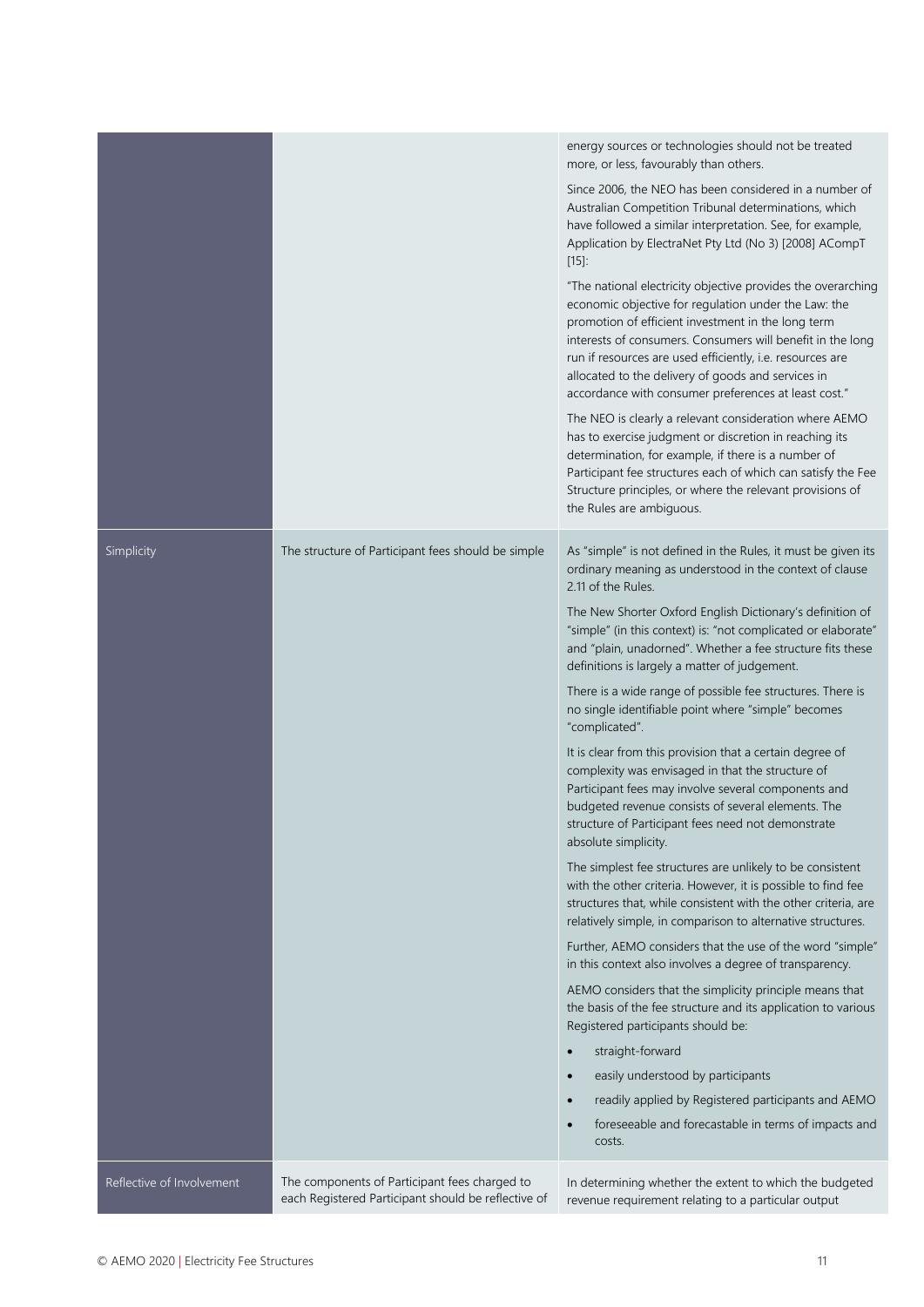|                    | the extent to which the budgeted revenue<br>requirements for AEMO involve that Registered<br>Participant                | involves a class of Registered Participant, AEMO relies on<br>the experience and expertise of its general managers and<br>staff, and considers factors such as the degree to which<br>the class of Registered Participant:                                                                                                                                                                                                         |
|--------------------|-------------------------------------------------------------------------------------------------------------------------|------------------------------------------------------------------------------------------------------------------------------------------------------------------------------------------------------------------------------------------------------------------------------------------------------------------------------------------------------------------------------------------------------------------------------------|
|                    |                                                                                                                         | (a) interacts with AEMO in relation to the output;                                                                                                                                                                                                                                                                                                                                                                                 |
|                    |                                                                                                                         | (b) uses the output;                                                                                                                                                                                                                                                                                                                                                                                                               |
|                    |                                                                                                                         | (c) receives the output; and                                                                                                                                                                                                                                                                                                                                                                                                       |
|                    |                                                                                                                         | (d) benefits from the output.                                                                                                                                                                                                                                                                                                                                                                                                      |
|                    |                                                                                                                         | AEMO also considers how the revenue requirements are<br>given rise to, or caused by, that class of Registered<br>Participant's presence in the NEM.                                                                                                                                                                                                                                                                                |
|                    |                                                                                                                         | AEMO must determine the structure of Participant fees<br>"afresh".                                                                                                                                                                                                                                                                                                                                                                 |
|                    |                                                                                                                         | That is, it must freshly consider the application of the<br>criteria in clause 2.11.1 of the Rules and the NEL to the facts<br>and analysis available to it at this time.                                                                                                                                                                                                                                                          |
|                    |                                                                                                                         | In doing so, however, AEMO will have regard to its<br>previous determinations under clause 2.11.1 of the Rules,<br>where appropriate.                                                                                                                                                                                                                                                                                              |
|                    |                                                                                                                         | The principle of "reflective of extent of involvement" does<br>not have a specialised meaning in economics. It is<br>consistent with the economic notion of 'user pays' but as a<br>matter of ordinary language, it indicates a degree of<br>correspondence (between AEMO and its costs and<br>participants) without connoting identity.                                                                                           |
|                    |                                                                                                                         | However, this principle does not involve a precise degree<br>of correspondence.                                                                                                                                                                                                                                                                                                                                                    |
|                    |                                                                                                                         | Where fixed and common costs are involved, multiple<br>registered participants may be involved with AEMO costs<br>in relevantly similar ways. AEMO's analysis and experience<br>shows that there are categories or classes of Registered<br>Participants that share certain characteristics that mean<br>that the way in which they interact with AEMO is likely to<br>have the same or similar cost implications for AEMO.        |
|                    |                                                                                                                         | Where it is practical for AEMO to identify costs that are<br>fixed or common in nature that can reasonably be<br>allocated to a class or classes of Participants that share<br>characteristics such that their involvement with AEMO's<br>outputs is likely to have the same or similar cost<br>implications, AEMO will seek to do so.                                                                                             |
| Non-discriminatory | Participant fees should not unreasonably<br>discriminate against a category or categories of<br>Registered Participants | In past Participant Fee determinations, AEMO (and its<br>predecessor, NEMMCO) adopted the following definition<br>of discriminate:                                                                                                                                                                                                                                                                                                 |
|                    |                                                                                                                         | "Discriminate means to treat people or categories of<br>people differently or unequally. Discriminate also means to<br>treat people, who are different in a material manner, in the<br>same or identical fashion. Further, "discriminate against"<br>has a legal meaning which is to accord "different<br>treatment  to persons or things by reference to<br>considerations which are irrelevant to the object to be<br>attained". |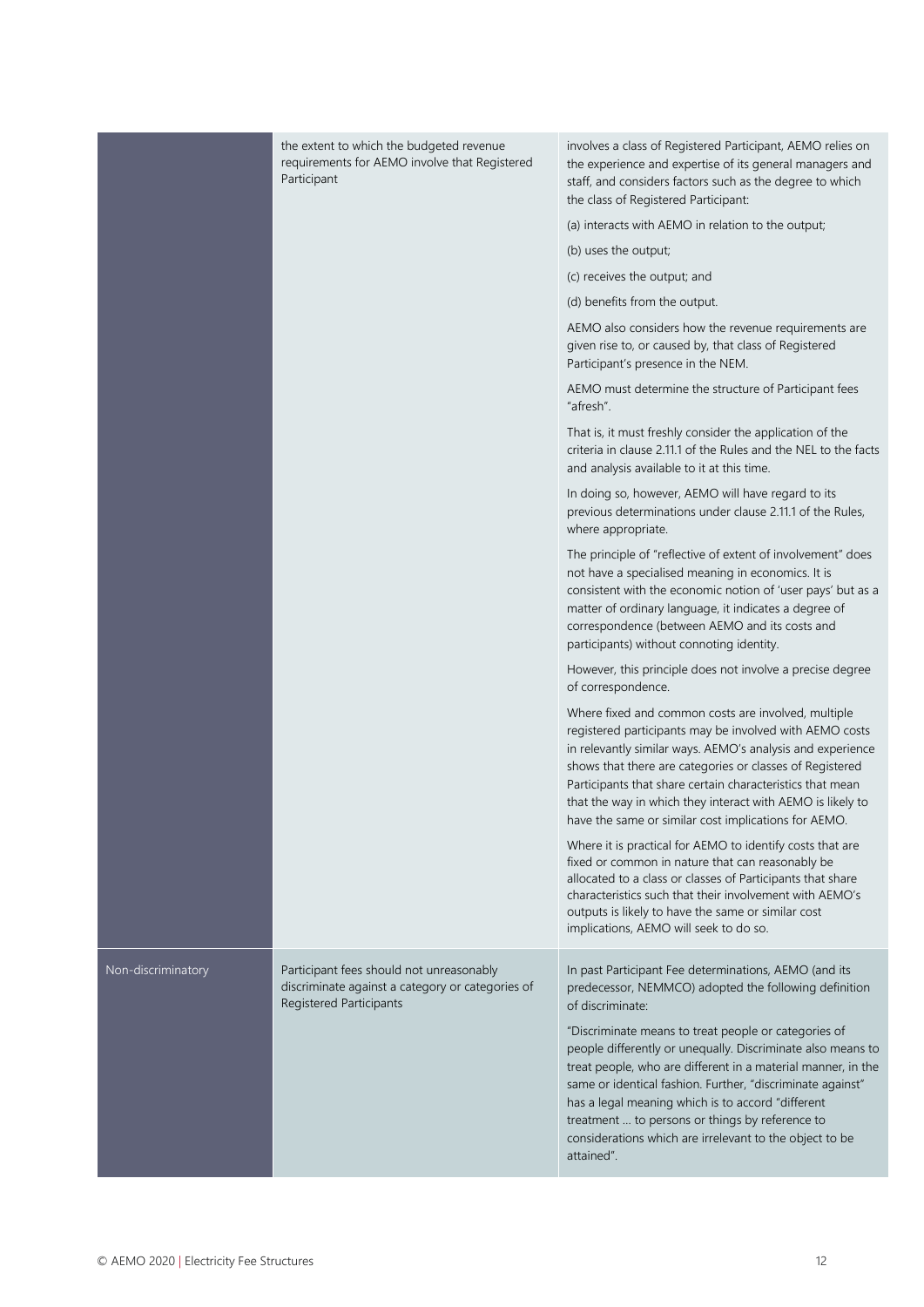|               |                                                                                                                                                                                                                                                                                                                                                | This principle allows AEMO to discriminate against a<br>category or categories of Registered participants where to<br>do so would be reasonable.<br>Where a degree of discrimination between categories of<br>Registered Participants is necessary or appropriate to<br>achieve consistency with the other principles in clause<br>2.11.1(b) of the Rules, or the NEL, the discrimination will not<br>be "unreasonable".<br>In considering a past fee determination, the Dispute<br>Resolution Panel accepted that this principle is to be<br>applied to the extent practicable and it is only<br>unreasonable discrimination that offends. |
|---------------|------------------------------------------------------------------------------------------------------------------------------------------------------------------------------------------------------------------------------------------------------------------------------------------------------------------------------------------------|---------------------------------------------------------------------------------------------------------------------------------------------------------------------------------------------------------------------------------------------------------------------------------------------------------------------------------------------------------------------------------------------------------------------------------------------------------------------------------------------------------------------------------------------------------------------------------------------------------------------------------------------|
| Comparability | In developing, reviewing and publishing, the<br>structure of Participant fees, AEMO must consider<br>other fee structures in existence which it thinks<br>appropriate for comparison purposes.<br>Note that this is not strictly a principle but is<br>included for completeness in describing the<br>matters for which AEMO must have regard. | Other relevant fee structures could include:<br>Other electricity market fee structures such as<br>Western Australia or globally<br>Gas markets operated by AEMO                                                                                                                                                                                                                                                                                                                                                                                                                                                                            |

The Rules do not expressly indicate that one or another of these Fee Structure Principles should have greater weight than the others. However, where it is not practicable for AEMO to satisfy all of the principles or satisfy them all to an equal degree, AEMO may adopt a structure which is not equally consistent with all the principles. Therefore, meeting the requirements established under the NER typically requires a trade-off between principles. That is, an option to improve the fee structure against one principle may lessen the applicability of another principle.

For example, commonly competing principles are cost-reflectivity and simplicity. While cost-reflectivity in a fee structure could be improved through measures such as disaggregation of fees, markets or services, this would decrease simplicity of the fee structure, and the systems needed to manage the fees would become more complex.

AEMO's objective through this review and consultation process is to strike a balance between competing Fee Structure Principles, through careful consideration of the principles and stakeholder feedback on how any fee structure changes impact various stakeholders.

It is also relevant to note that the participant fees should be sufficient to cover AEMO's budgeted revenue requirements.

## <span id="page-12-0"></span>2.2 Budget and Fee Structure

The operation of clause 2.11.1 also needs to be understood in the context of its surrounding provisions which deal with budgets and the payment of Participant fees.

Under clause 2.11.3, AEMO is required to prepare and publish its budgeted revenue requirements.

That budget must take into account and identify revenue requirements for the matters set out in clause 2.11.3(b).

Some, but not all of these matters are referred to in the components of Participant fees specified in section  $2.111(c)$ .

However, AEMO may adopt 'components' of Participant fees which are different to or more than those set out in clause 2.11.1(c).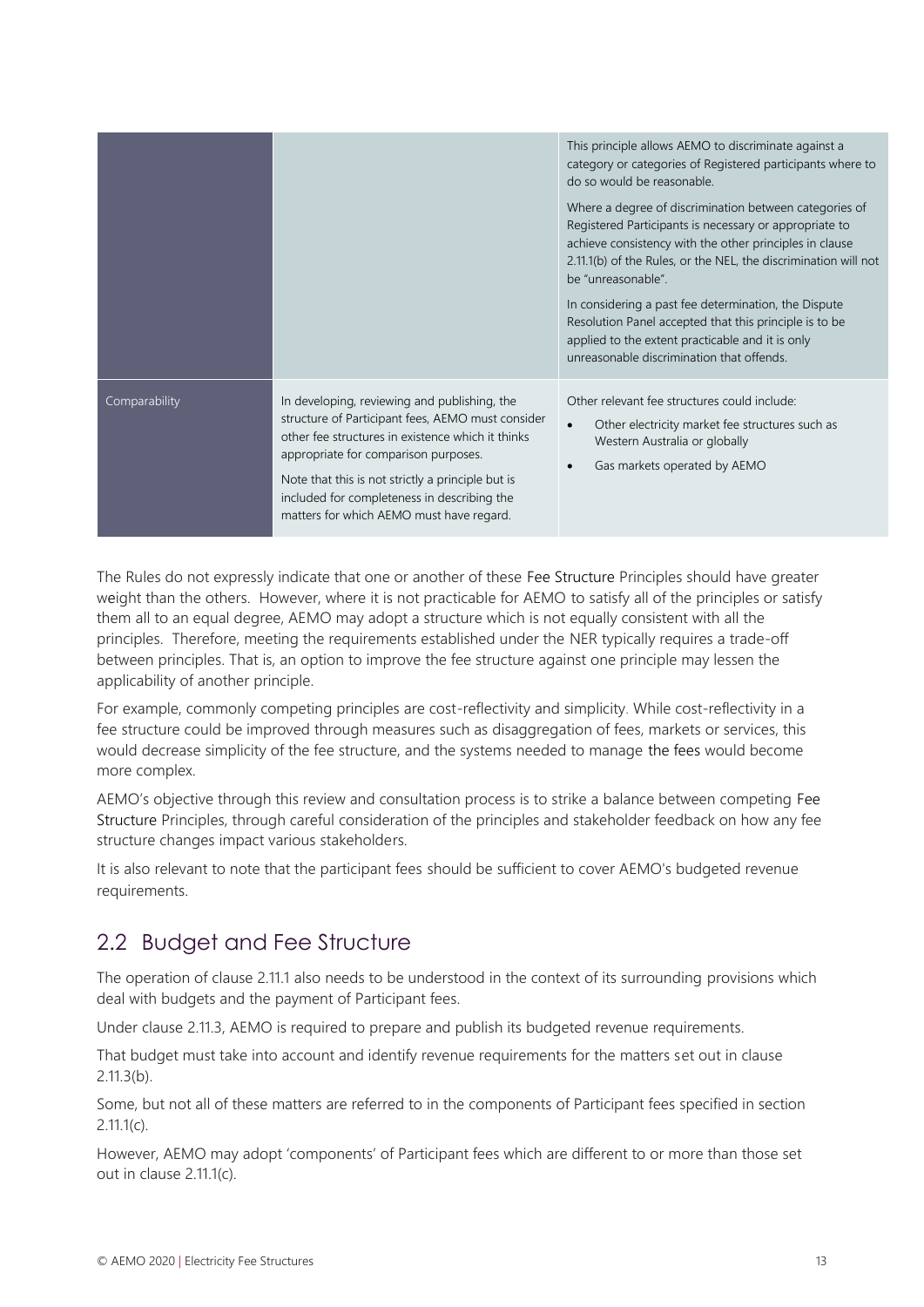Section 2.11.1(b)(2) of the NER provides that Participant fees should recover the budgeted revenue requirements for AEMO determined under clause 2.11.3.

Under section 2.11.2, AEMO may charge Registered Participants the relevant component of Participants fees in accordance with the structure of Participant fees.

Consequently, the scheme of clauses 2.11.1 to 2.11.3 of the NER is:

- To require AEMO to determine the structure of Participant fees according to certain rules;
- To require AEMO to determine AEMO's budgeted revenue requirements according to certain rules; and
- To empower AEMO to recover the budgeted revenue requirements through charging Registered Participants in accordance with the structure of Participant fees.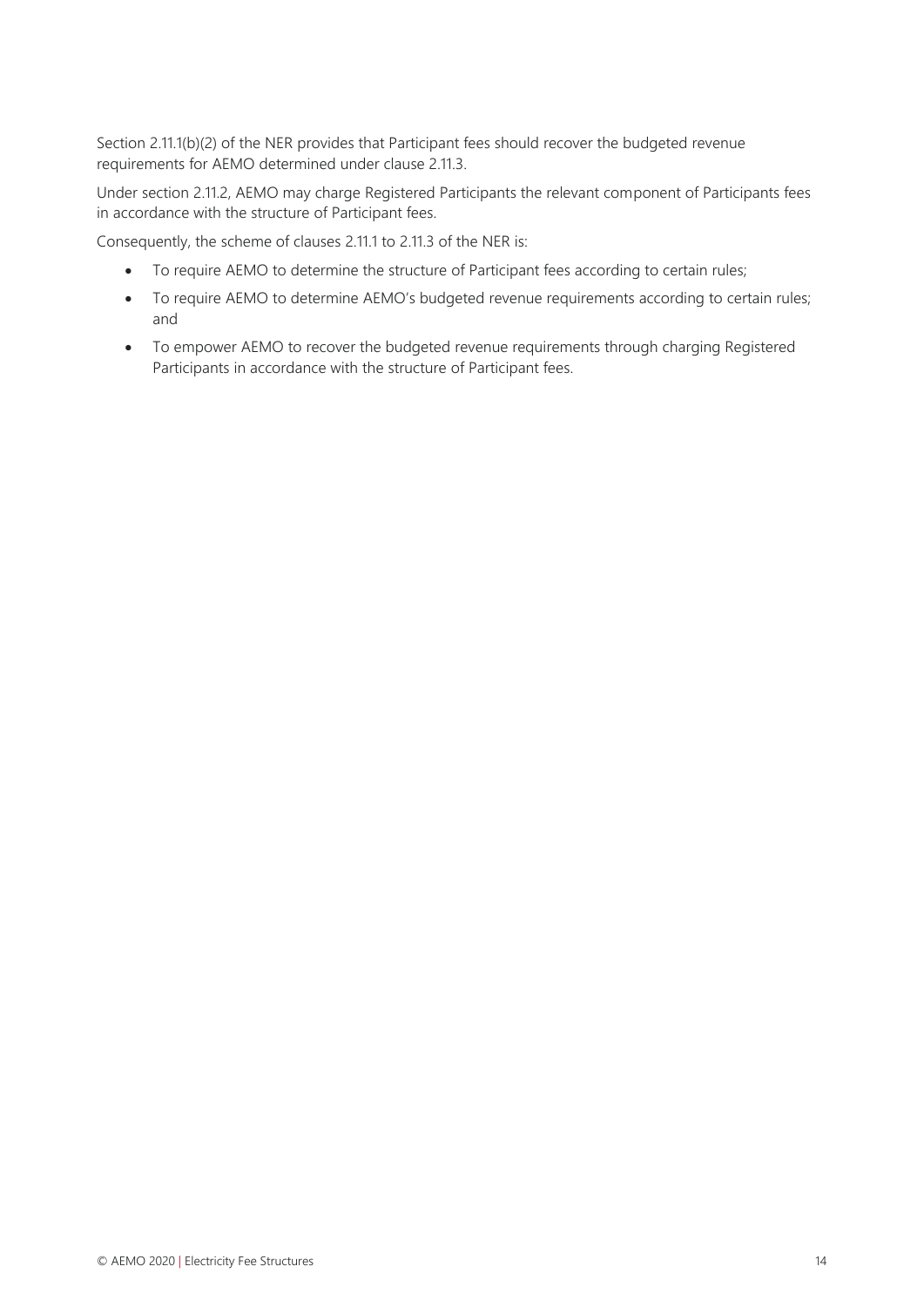## <span id="page-14-0"></span>**3. Key matters for consultation**

AEMO seeks feedback from its stakeholders on how existing fee structures could be improved to better balance the Fee Structure Principles to address any emergent market trends, regulatory reforms or stakeholder-identified issues. Your submissions are not restricted to these areas: you may comment on any other relevant issue.

## <span id="page-14-1"></span>3.1 National Electricity Market fee structure

AEMO's core NEM functions (for the eastern and southern Australian states) for which it can recover fees include:

- Power system security and reliability.
- Market operations and systems.
- Wholesale metering, settlements and prudential supervision.
- Longer-term energy forecasting and planning services.

The current NEM fee structure is presented below, in sections 3.1.2 to 3.1.4.

## 3.1.1 Period of fee structure

The NER permits AEMO to set a structure of Participant fees for such period of time as AEMO considers appropriate.

The 2006, 2011 and 2015 Final Determinations fixed the term of the structure at five years, where previously they were set for three-year periods.

Having a structure that applies over a longer period provides certainty and predictability of the structure of fees. This needs to be balanced against having the ability to change a Participant fee structure as circumstances change.

### **Question**

- 1. What is the preferred length of time over which the structure of Participant fees for electricity markets should apply?
- 2. Are there other factors that should be considered when determining the period of application?

## 3.1.2 Attribution of costs between categories of Participants

As outlined in Section 2.2, clause 2.11.1(b)(2) of the NER states that all of AEMO's budgeted revenue requirements must be recovered through Participant fees. Figures 1 and 2 below show the fees for the core NEM functions recover two types of costs, allocated (direct) costs and unallocated (indirect costs). The current apportionment of the budgeted revenue requirements is 70% to allocated costs and 30% to unallocated costs, as shown below in Figure 1.

Allocated costs are costs which can be readily allocated to either a particular function (e.g. system security and reliability functions), or to a participant category or class (e.g. FRC fees). Currently, 46% of the allocated costs are currently attributed to either Generators and Market Network Service Providers (MNSPs) and 54% to Market Customers.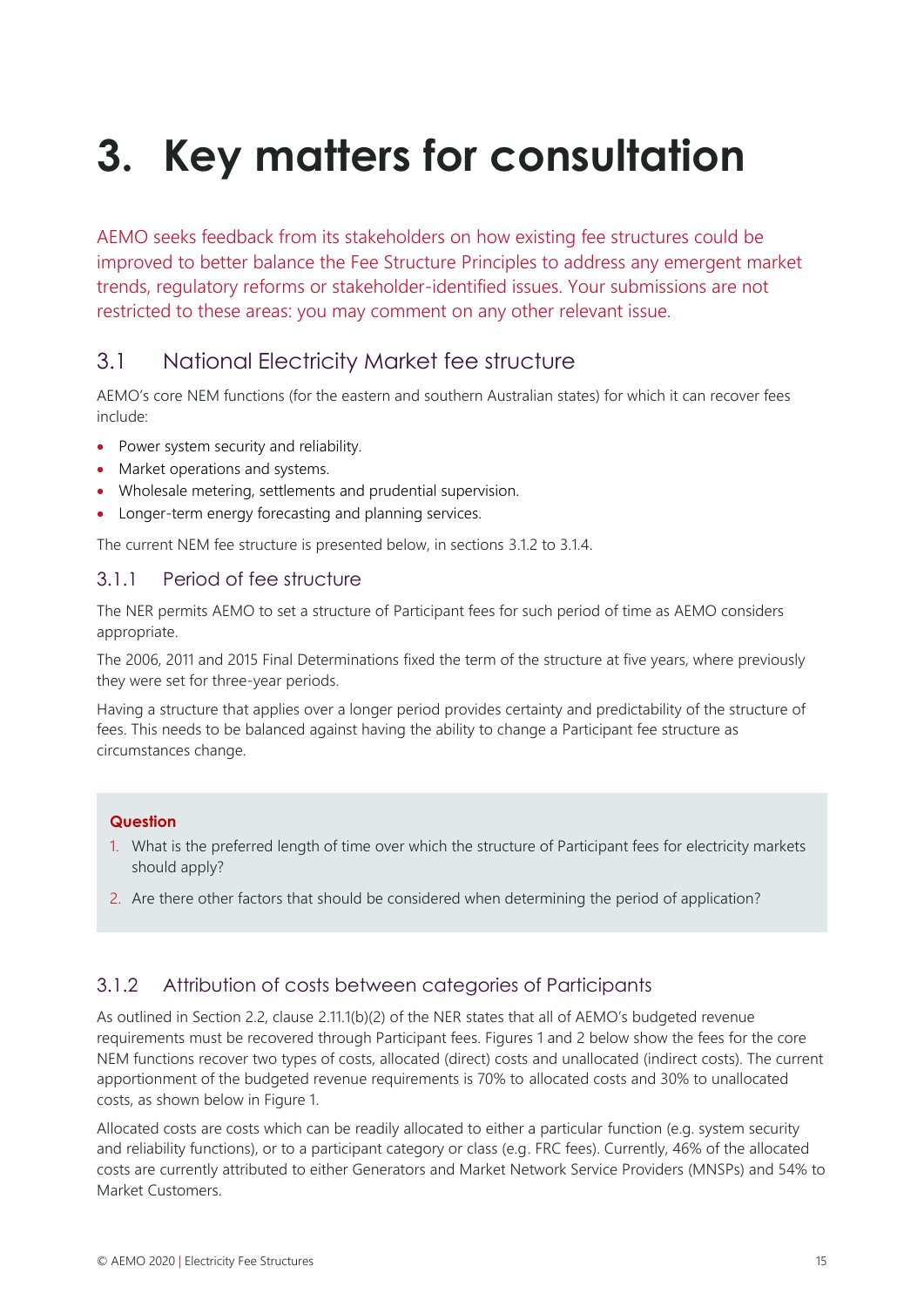Unallocated (indirect) costs are costs which cannot be readily allocated to a particular participant category or function (e.g. corporate overheads) and based on principles of economic efficiency having regard to the NEO, are fully recovered from Market Customers.



#### **Figure 1 – Current attribution of NEM fees to participants**

The attribution of the allocated costs to Generators/MNSPs or Market Customers is based on AEMO's activities and outputs and the cost drivers associated with them and the extent of the involvement of the participants for each of the outputs and revenue requirements. In determining the extent to which the outputs and budgeted revenue requirement relating to a particular output involves a class of Registered Participant, AEMO relies on the experience and expertise of its general managers and staff, and considers factors such as the degree to which:

- the class of Registered Participant that interacts with AEMO in relation to the output;
- the class of Registered Participant that uses the output;
- the class of Registered Participant that receives the output;
- the class of Registered Participant that benefits from the output; and
- those revenue requirements are given rise to, or caused by, that class of Registered Participant's presence in the NEM.

The outcome of the consideration of these matters is important as it reflects changes in the NEM occurring or expected to occur and its impact on AEMO's roles and responsibilities so that the extent of involvement of Registered Participants with the budgeted revenue requirements can be considered in determining the fee structure. With changes such as the retirement of ageing thermal plant, increasing levels of large-scale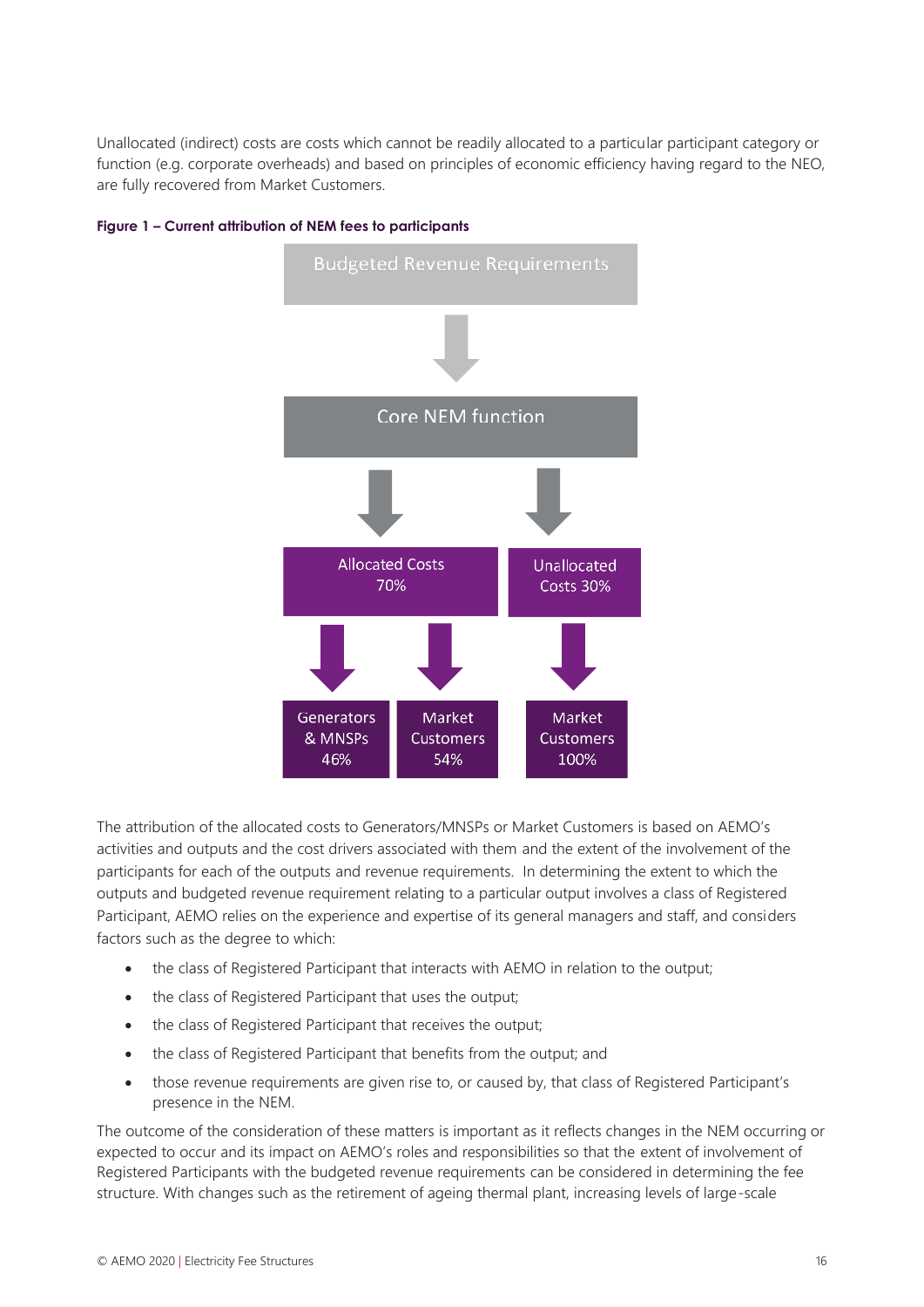renewable generation as well as distributed resources and declining energy consumption due to COVID-19, consideration of these matters may show that a broader participant base is involved in AEMO revenue requirements, Figure 2 shows an example of a new allocation approach.

Categories of Registered Participants that could also now be charged include:

- TNSPs development of the ISP has resulted in the Rules requirement that the NTP function is now to be recovered from these participants. Improvements to AEMO's digital, cyber and security systems can benefit TNSPs and their interactions with and reliance on such systems, therefore it could be argued that this participant class should also be allocated some of these costs.
- DNSPs the DER integration program creates a potential market for DNSPs to participate. Additionally, DNSPs are using AEMO's market systems more to track customer types and recover distribution tariffs through the retailer billing systems. Therefore this increased involvement of DNSPs in AEMO revenue requirements should be considered where there is justification that it is efficient to do so.
- Metering Coordinators<sup>4</sup> there is a growing number of new entrants who have benefited from Power of Choice reforms which expanded competition in metering and the market-led deployment of advanced meters. These participants also utilise MSATS frequently which leads to the broader discussion in section 3.3 on the redefinition of the current Electricity Full Retail Contestability (FRC) fee to one that covers all NEM retail functions/services.
- Market Ancillary Service Providers (MASPs) currently MASPs have no ongoing cost levied against them however the volume of ancillary services provided from this participant class is starting to increase now and particularly once the Wholesale Demand Response (WDR) mechanism is in place from 1 October 2021<sup>5</sup> , thereby increasing their interaction with AEMO dispatch systems. Therefore, this increased involvement of MASPs in AEMO's revenue requirements should be considered.

<sup>4</sup> Caution will need to be taken to make sure Metering Coordinators are not being charged twice since they operate in accordance with Chapter 7 of the **NER** 

<sup>&</sup>lt;sup>5</sup> From this point MASPs will be known as Demand Response Service Providers (DRSPs).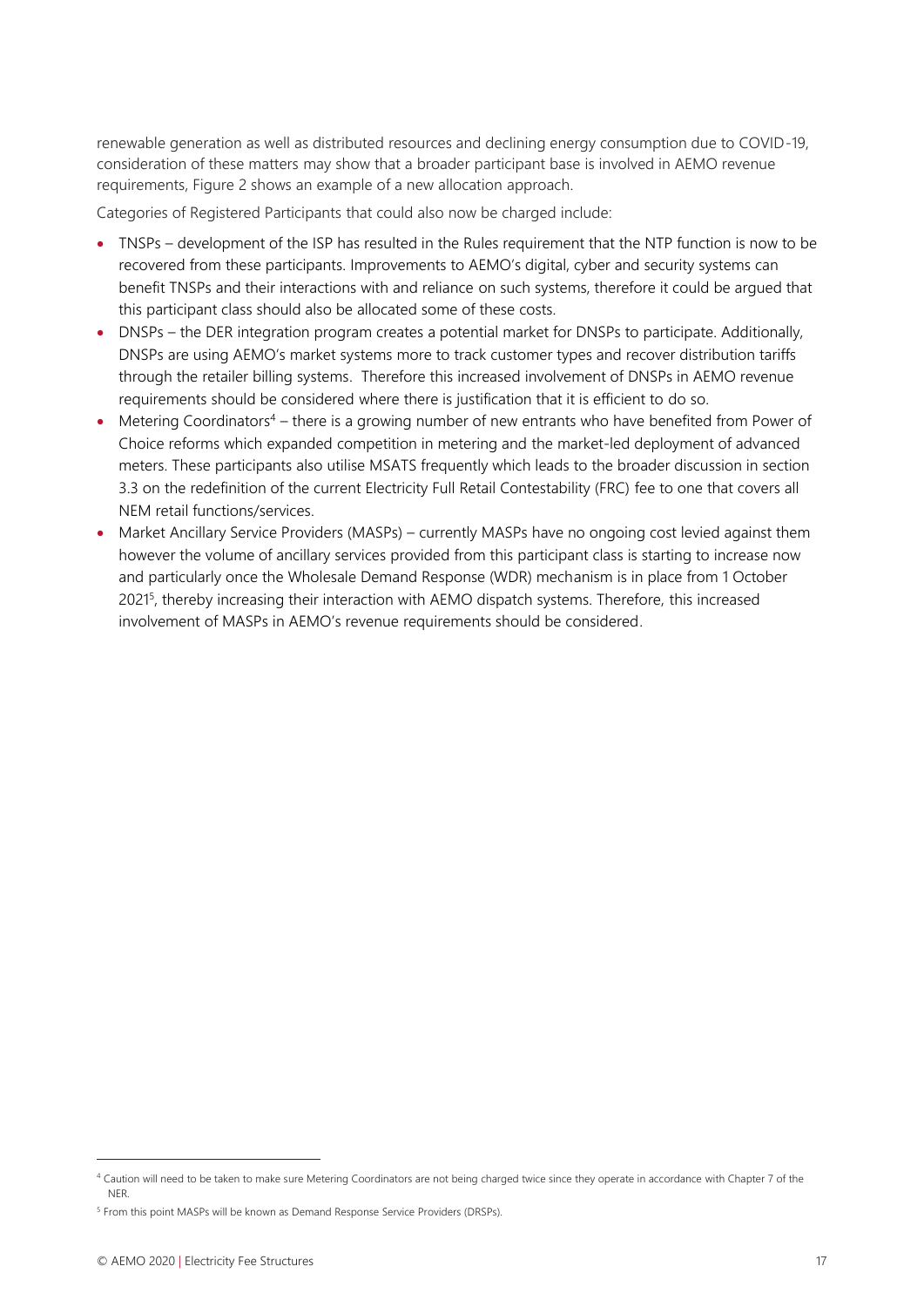#### **Figure 2 – New attribution of NEM fees to participants**





#### **New categories of Registered Participants that enter during the fee period**

Whilst participants that are not yet Registered Participant categories under the NER cannot be considered for this fee structure, it is worth noting that there are some new categories expected to enter the market over the next fee period, i.e. once they are legislated in the NER/NEL, and the extent of their involvement with AEMO's revenue requirements may need to be considered at that time. For example, Market Stand-Alone Power System Resource Providers (MSRPs) are expected to be effective from December 2021 and will utilise MSATS. Additionally, there will be a growth in Embedded Network Service Providers once new rules and legislation proposed by the AEMC through their review on Updating Regulatory Frameworks for Embedded Networks become effective<sup>6</sup>.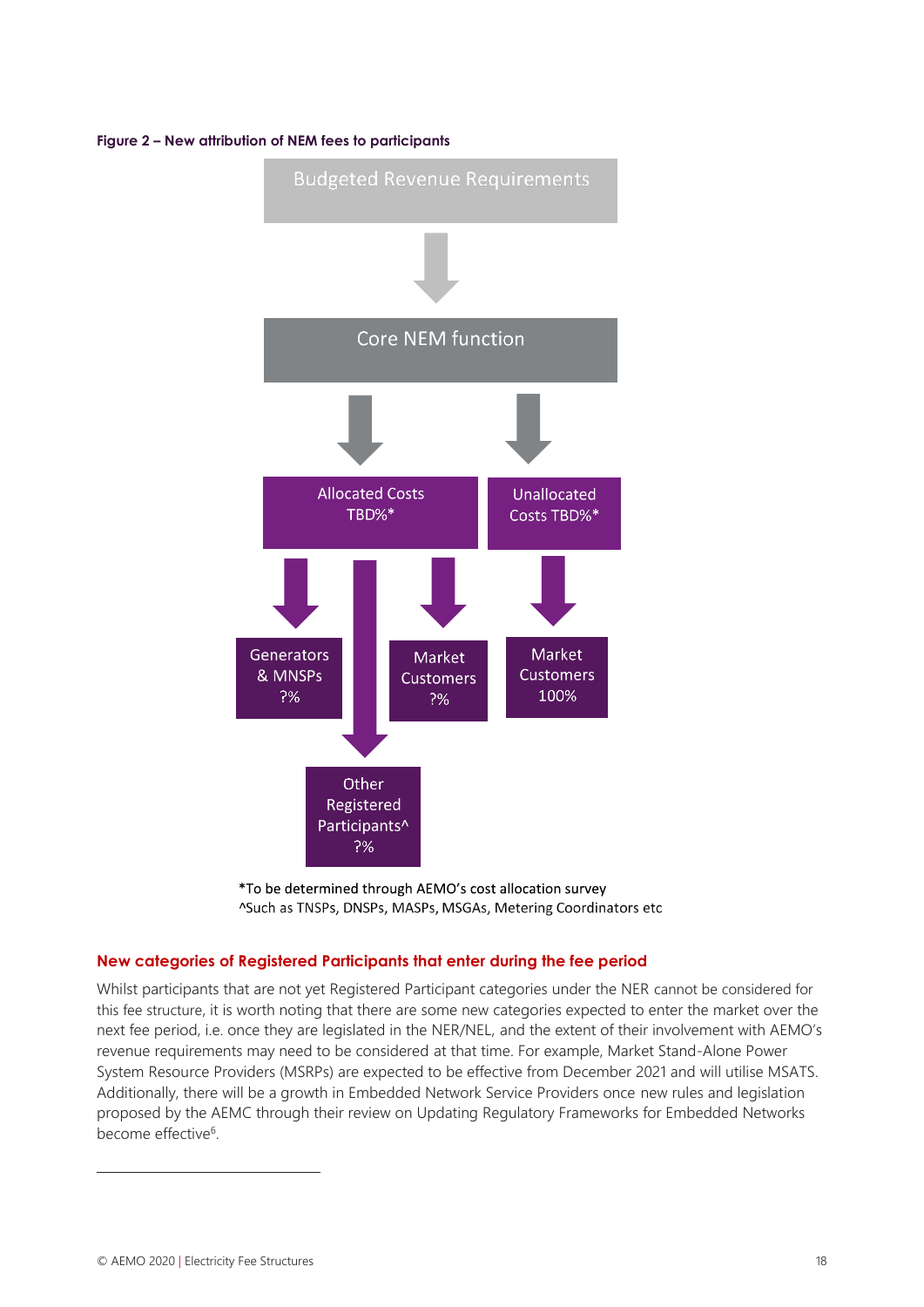Cost recovery metrics for new Registered Participant categories that enter the market during a fee period are sometimes determined via transitionary arrangements specified in the Rules which gives effect to the new participant category. AEMO may make submissions on cost recovery for new Registered Participants as part of rule changes processes, however if cost recovery is not explicitly determined through the rule change process, then AEMO would either recover costs through the NEM fee (allocated if possible, or unallocated) or a declared NEM project consultation may be undertaken.

This fee structure review is seeking stakeholder feedback on the appropriateness of broadening the fee recovery base to other existing Registered Participants as well as feedback on the appropriate metric for fee recovery for each participant class.

#### **Question**

- 1. What do the Fee Structure Principles outlined in Table 1 mean to stakeholders?
- 2. What are your general comments on the current NEM fee structure?
- 3. Which other Registered Participants should NEM fees be recovered from?
- 4. For each Registered Participant, what is the appropriate metric to recover allocated costs?

## 3.1.3 Generators

Generators and MNSPs are currently charged with an equal allocation to capacity and energy, that is 50% capacity-based and 50% energy-based, see Figure 3.

#### **Figure 3 – Current allocation charge to Generators and MNSPs**



<sup>&</sup>lt;sup>6</sup> Information on the final report and submissions received to the review on Updating Regulatory Frameworks for Embedded Networks is available on the AEMC's website at: https://www.aemc.gov.au/market-reviews-advice/updating-regulatory-frameworks-embedded-networks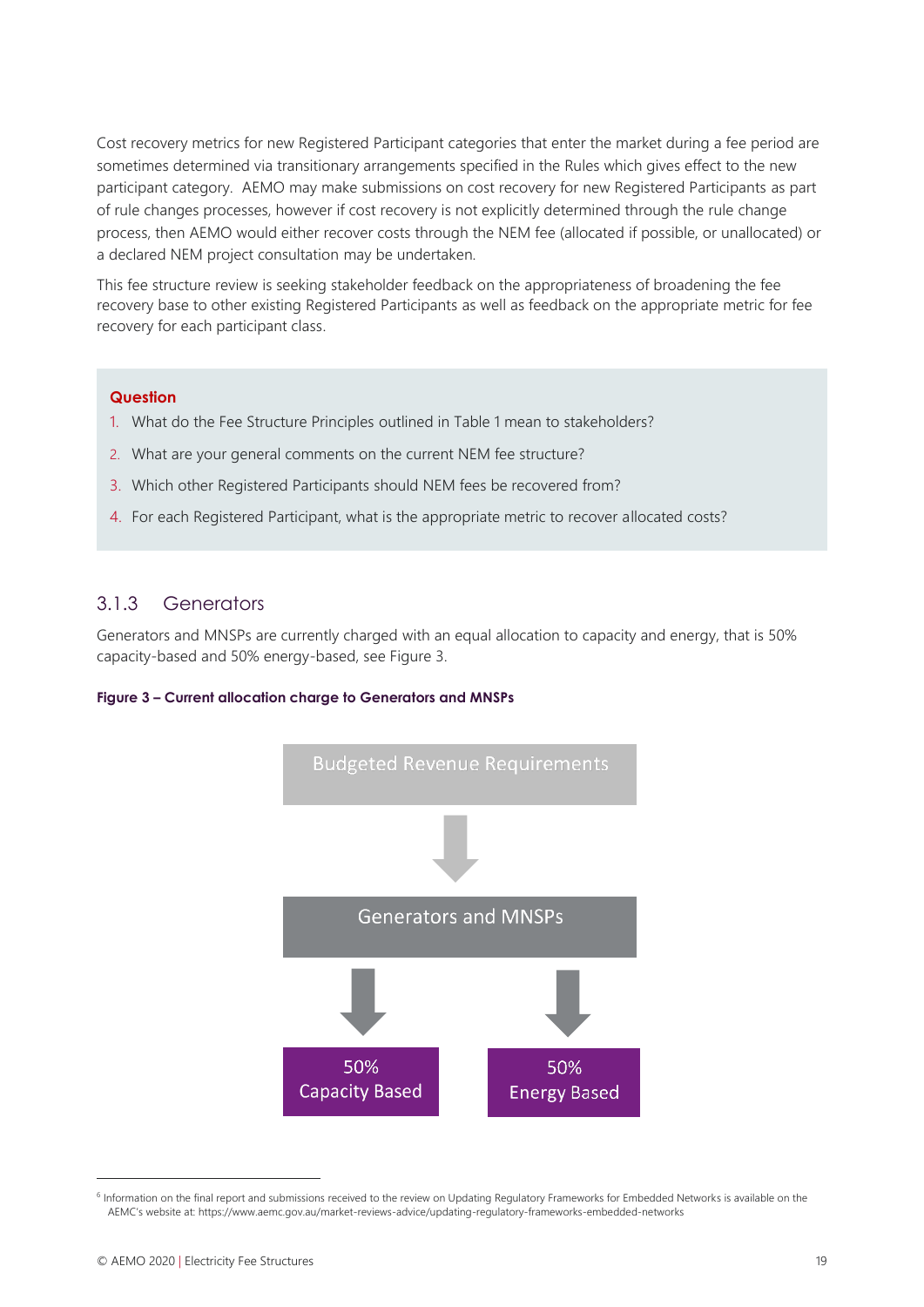There current division of Generator/MNSP costs are as follows:

- Two-thirds apportioned to Market generators (Scheduled, Semi-scheduled and Non-scheduled), Nonmarket scheduled generators and MNSPs; and
- One-third apportioned to Market generators (Scheduled, Semi-scheduled and Non-scheduled) and MNSPs.

This means that Non-market scheduled generators currently pay less than Market generators, and Nonmarket non-scheduled generators do not pay anything. This was designed to recognise that Non-market generators have less involvement with AEMO's functions, for example they are not required to settle with AEMO. As there are currently no non-market scheduled or semi-scheduled generators registered, the current division of costs could be considered an unnecessary complexity.

Furthermore, there is currently no division between market generators that are Scheduled, Semi-scheduled and Non-scheduled, meaning they pay fees on an identical basis. Since the last fee determination there has been (and will be going forward) a significant increase in the number of Semi-scheduled and Non-scheduled generators, and AEMO is expected to experience greater challenges with modelling, controlling and operating the power system, potentially resulting in greater AEMO involvement in the market. Therefore, consideration could be given to division of costs between Market generator categories that is more reflective of involvement in AEMO's revenue requirements.

After the allocation of costs to types of generators, there remains the question of how the costs should be charged, e.g. per MW or MWh.

Changing the equal allocation to capacity versus energy could be considered to reflect the increase in capacity of generation expected in the future at a rate greater than expected energy (see Figures 4 and 5) as more renewables connect and capacity factors decrease. That is, allocation could be biased towards the capacity contribution to better reflect the extent of involvement, see Figure 6 that depicts this option.



### **Figure 4 – Future capacity by technology**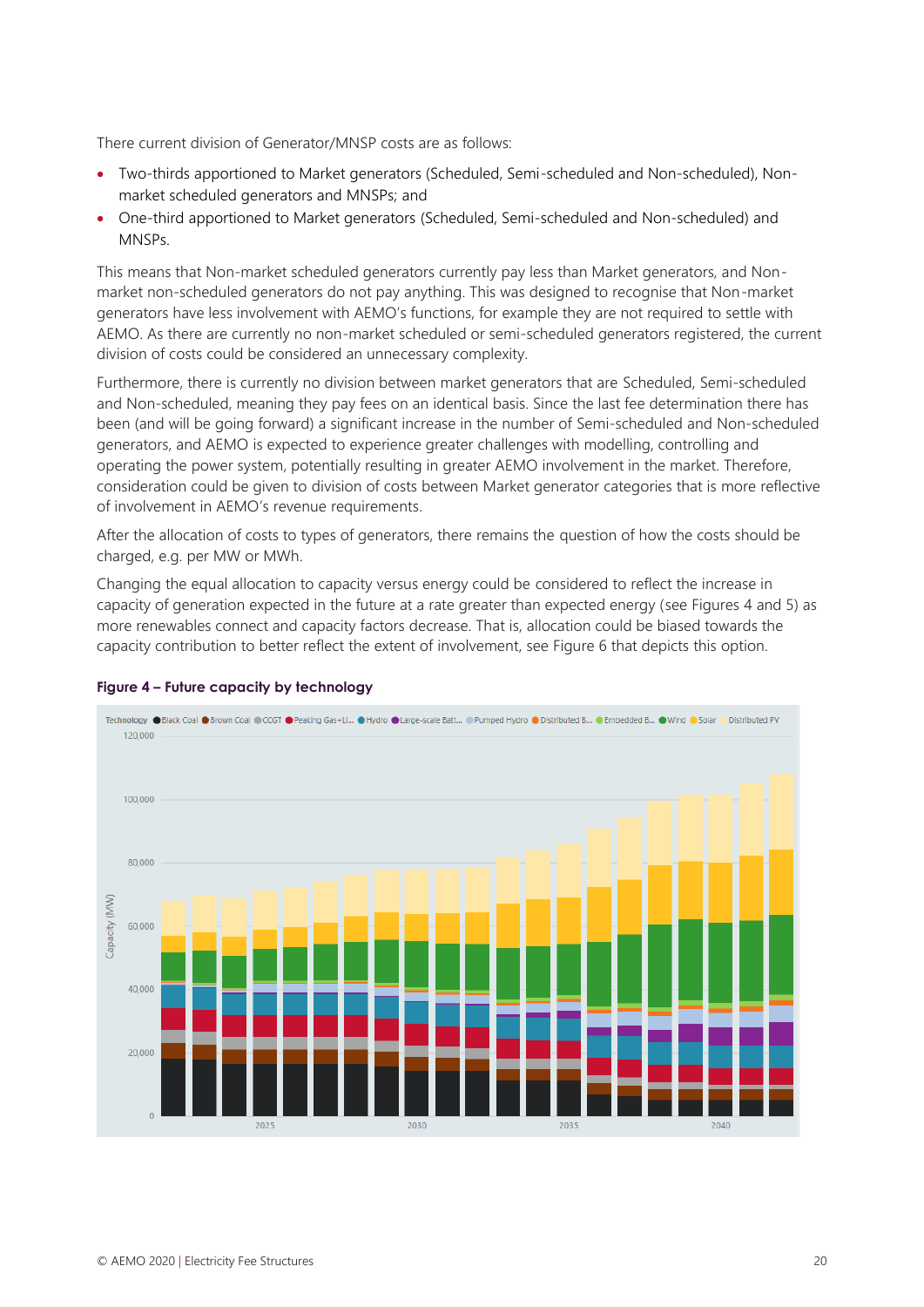

#### **Figure 5 – Future energy by technology**

#### **Figure 6 – Potential allocation charge to Generators and MNSPs**





A noticeable trend in the electricity market is the segmentation of services from providers. The NEM has historically been "heavy baseload" from investments in coal fired power stations. These stations have typically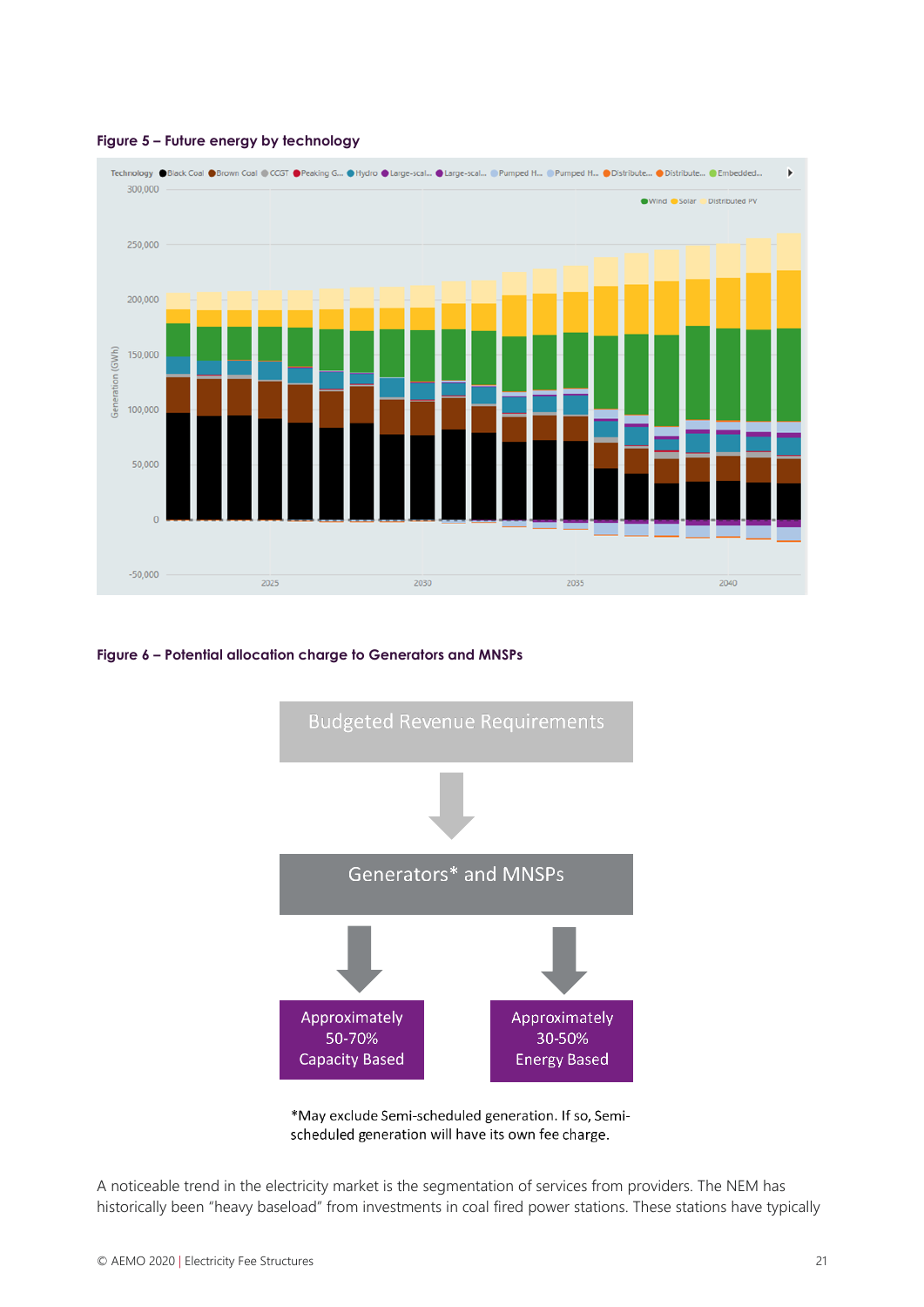provided a number of services, energy, FCAS and sometimes SRAS and have also provided a number of synchronous services, such as inertia, fault contribution and dynamic, voltage control as a by-product of producing energy. This is unlikely to continue and new, non-energy revenue streams and non-energy players may develop.

For example, the Ancillary Service Unbundling Rule allowed Market Ancillary Service Providers (MASPs) to enter the FCAS market. These participants are not charged under the current structure. New synchronous condensers are operating in South Australia (owned by TNSPs) to improve system strength – these are not charged generator fees under a MW or MWh. Is it worth considering whether providers of non-energy synchronous services may attract a fee? If the value of these services develops and more revenues and participants are attracted to non-energy markets, it may be sensible to spread costs across these participants by charging them. This could be done by charging on revenue, or some other characteristic.

For example, Table 2 shows how the FCAS market has developed with new specialist entrants whose FCAS revenue far in exceeds their energy revenues (in the case of batteries) or bears no relation to energy revenues (in the case of MASPs). The data ignores FCAS costs and energy consumption.

|             | $FCAS$ \$m - 2019-20 | <b>FCAS market share</b> | % of energy revenue for the<br><b>FCAS participants</b> |
|-------------|----------------------|--------------------------|---------------------------------------------------------|
| Other       | \$289                | 70%                      | 3%                                                      |
| Battery     | \$98                 | 24%                      | 1207%                                                   |
| <b>MASP</b> | \$16                 | 4%                       | N/A                                                     |
| FCAS Load   | $$5$                 | 1%                       | N/A                                                     |
| <b>WF</b>   | \$2                  | 1%                       | 6%                                                      |
| <b>VPP</b>  | \$2                  | 0%                       | N/A                                                     |
| Total       | \$413                | 100%                     | N/A                                                     |

#### **Table 2 Revenue from FCAS participants**

The question therefore is whether "generation" be it in MW or MWh are the determinants to fees paid, or are there other more efficient metrics that would satisfy clause 2.11.1?

Other approaches that could be considered to allocate direct costs to generators include:

- Using their inherent characteristics contributing to maintain the security and reliability of the power system such as inertia, system strength, FCAS, reactive or active power contributions.
- Applying a percentage of a generator's total revenue in settlements, including FCAS revenues, or a revenue per MW metric as a scalar to the capacity-based charge.
- Changing the capacity value used for cost allocation from the larger of the registered and maximum capacity values, noting that there are clear differences between a thermal and renewable plant's registered capacity versus its maximum capacity.
- Recovering the costs from utility scale batteries and MASPs where appropriate, particularly as their volumes in the market begin to increase.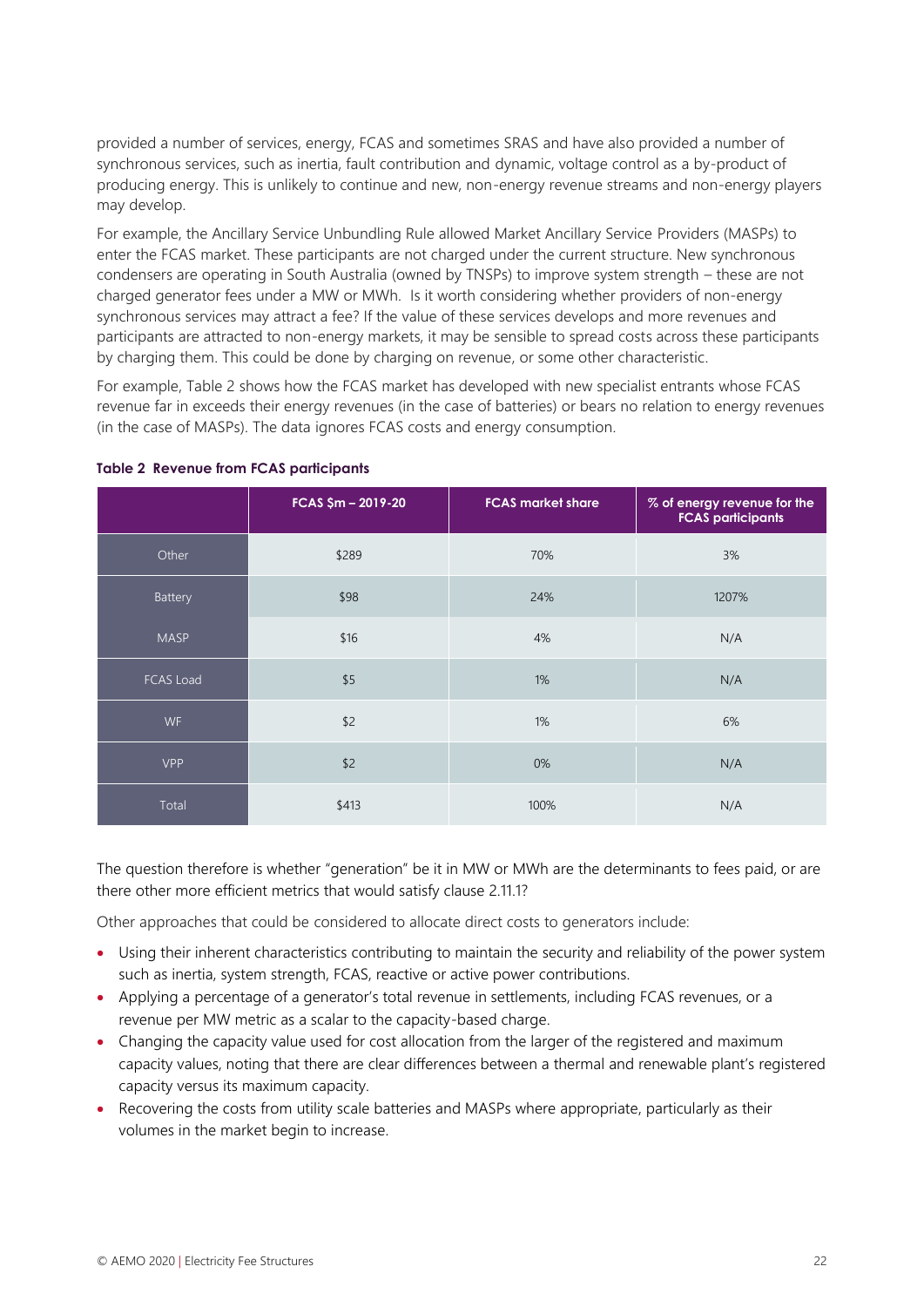#### **Question**

- 1. Should there be a separate fee category for semi-scheduled and non-scheduled generation?
- 2. Is the current method of charging Generators and MNSPs appropriate? Is there an alternative approach that would be more economically efficient and consistent with the Fee Structure principles?

## 3.1.4 Market Customers

Market Customers are currently charged based on a rate (\$/MWh) derived by a yearly energy forecast value, multiplied by the actual megawatt (MWh) settled in spot market transactions for that Market Customer in respect of each billing period, see Figure 7.





The current approach can create under or over recovery if actual energy consumption is different to the forecast value used. This is because AEMO's costs do not vary with electricity consumption. In previous fee determinations AEMO has considered the revenue amount charged on a per MWh basis is unlikely to change consumers' behaviour in the consumption of electricity. There is a risk that some consumers with more elastic demand, such as high electricity consumption smelters, may be encouraged to reduce consumption, invest in substitutes, or close, to avoid the AEMO fee. This would be an economically inefficient outcome, given AEMO's costs may not be reduced by such behaviour. A similar example is distributed PV where consumers are encouraged, more than they would be otherwise, to invest in PV to avoid variable per MWh costs, which under the current fee structure includes AEMO fees.

An approach to address this risk is by normalising the \$/MWh rate throughout the year to account for actual consumption. This may pass the variability to retailers with fixed tariffs. Another approach would be to charge on a per connection basis, which may be a more stable denominator than MWh, similarly to the current approach for Energy Consumers Australia and Full Retail Contestability.

Alternatively, a rate that incorporates a fixed component could be introduced along with the variable component based on consumption. Introduction of a fixed component would provide additional certainty of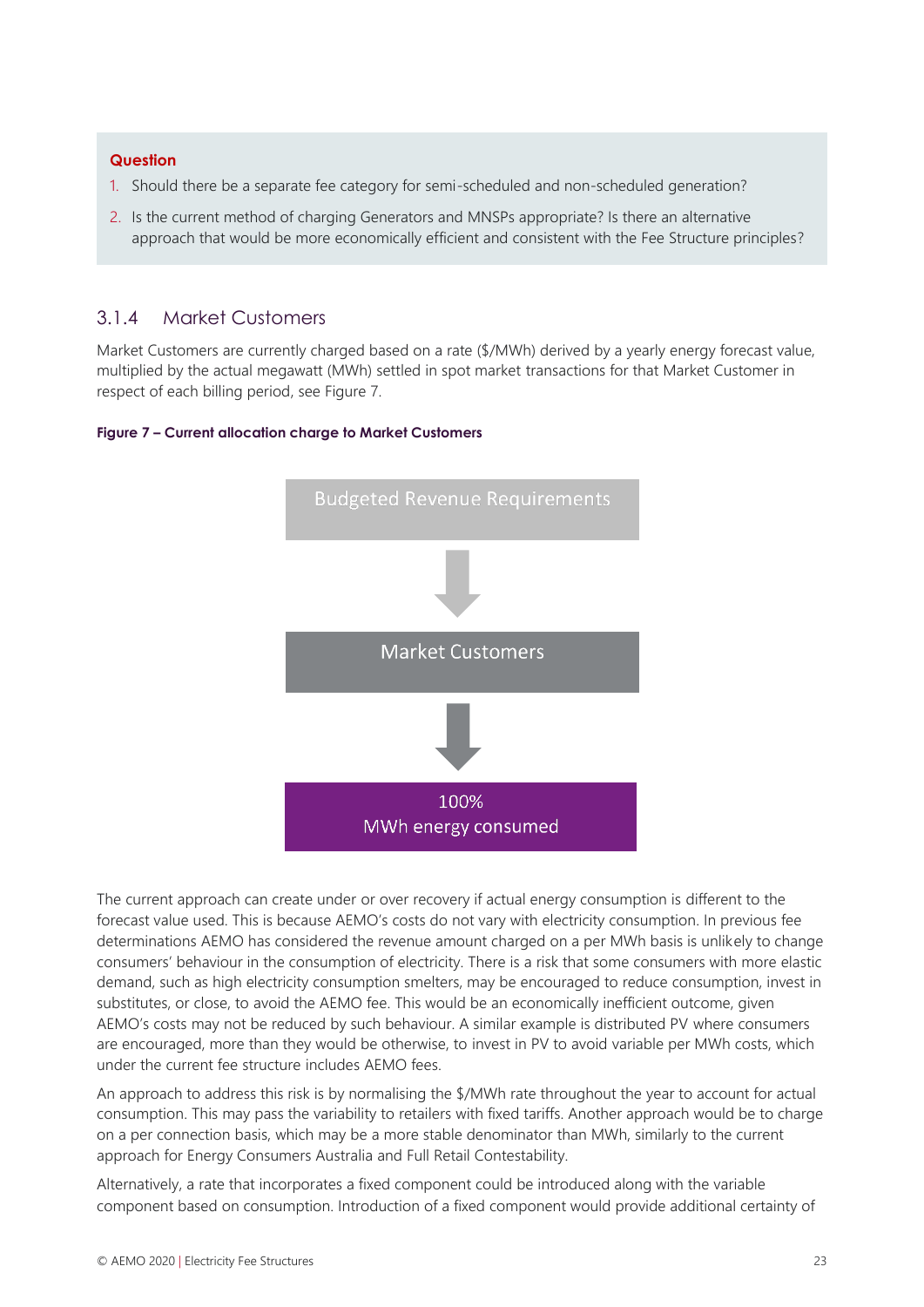some cost recovery at times of over-forecasting energy consumption and therefore an increase in participant fees would not be as large in the following year. This approach aligns with the principle of providing for recovery of AEMO's budgeted revenue requirements whilst still being relatively simple and reflective of involvement.

Further, fees that are currently charged on an energy (MWh) basis are assessed on their net energy volume for each wholesale connection point (TNI), and then an absolute value applied. This means that a retailer with unregistered embedded generation (e.g. small-scale solar PV) as well as load has a reduced fee allocation as a result of offsetting the import and export flows. If it is determined through this consultation process that MWh fees should continue to be charged on this basis, a modification to the 'net flow' arrangement that could be considered is to use the gross flow for each customer (NMI) and sum up the energy irrespective of flow<sup>7</sup> which means that unregistered embedded generation are no longer offsetting load. This charging approach aligns with the simple and reflective of involvement principles and could be used for all MWh fees for market customers.

### **Question**

1. What are your comments on the current method of charging Market Customers fees based on actual energy consumed? Is there a more appropriate method to charge?

## <span id="page-23-0"></span>3.2 National Transmission Planner

Participant fees for AEMO's role as the NTP are presently charged separately from other Participant fees and AEMO currently recovers its NTP costs from Market Customers on the basis of energy consumed.

On 1 July 2020, the ISP replaced the initial stages of the RIT-T process, that is the Project Specification Consultation Report (PSCR), providing a ready-made modelling suite with assumptions, transparent justifications for actionable projects and greater certainty of success once a project has been determined actionable. The plan also included Renewable Energy Zones.

Amendments were made to the NER to incorporate ISP development and NER clauses 2.11.1(c)(5A) and 6A.23.3 now stipulate costs for AEMO's NTP function are to be recovered from TNSPs. With regards to the charging methodology, AEMO and the ENA have drafted arrangements for NTP fees to be invoiced from 1 January 2021. TNSPs are to be levied based on their respective jurisdiction's consumption (per GWh basis) for the latest completed financial year. This allocation methodology is in place until 30 June 2022 assuming the draft Rules are adopted.

The draft Rules also state that AEMO is to advise each TNSP of their revenue requirement for the upcoming financial year by 15 February. Since the determination for the next fee period commencing 1 July 2021 is not expected to be completed before 15 February 2021, one option to consider is for any change to the transitional methodology of recovery from TNSPs for the NTP function that results from this consultation becomes effective from 1 July 2022.

<sup>7</sup> There are implications of this alternative arrangement on metering and settlement systems, however this is partially mitigated by changes introduced as part of 5MS.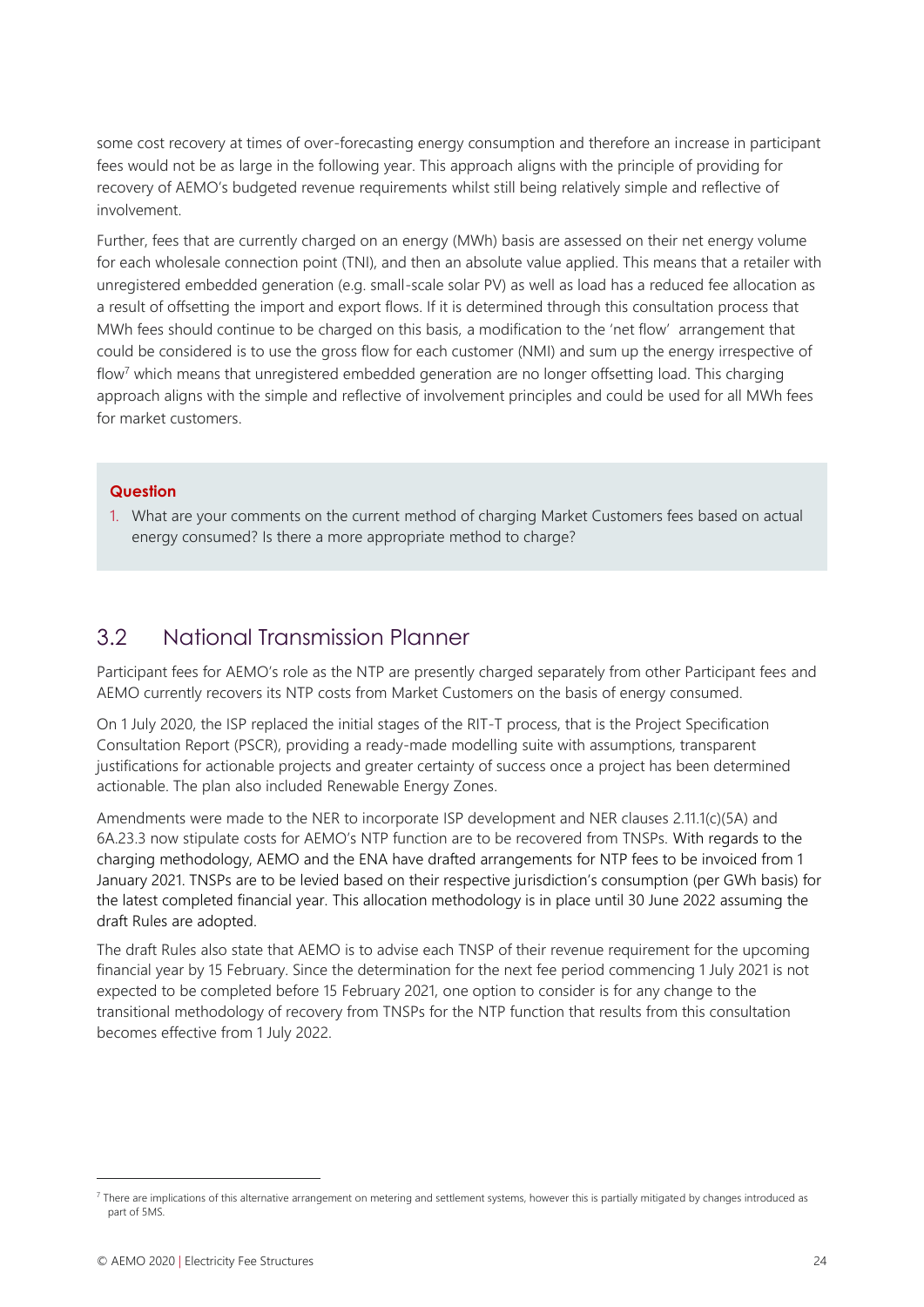## **Question**

1. Since the allocation methodology is expected to be in place until 30 June 2022, is there another method that could be applied thereafter?

## <span id="page-24-0"></span>3.3 Electricity Retail Markets (currently Electricity Full Retail Competition)

Participant fees recovered under the electricity Full Retail Competition (FRC) fee are charged separately from other Participant fees. Currently, electricity FRC fees are charged to Market Customers on a per NMI basis which has been in effect since 1 July 2019 as a result of the 2015 fee determination. FRC fees were originally intended to separately recover the costs of full retail contestability, that is to largely reflect the cost of implementing and operating MSATS, and transition arrangements were in place for jurisdictions as they progressively adopted FRC.

The 2017 FRC consultation<sup>8</sup> confirmed the same charging arrangements should remain, and also that third party B2B participants would not pay fees in the short term but is an area that would be reviewed.

Since the inception of the FRC service fee, the activities that are allocated to this category have changed and there needs to be recognition that this fee now encompasses more than just pure FRC (or MSATS) related activities. The fee now also includes a proportion of costs relating to other retail functions as well as the B2B platform, which utilises a 'Shared Market Protocol' that was implemented as part of Power of Choice with the intention of facilitating additional services including those with third parties.

Other changes since the FRC fee was introduced include:

- The introduction of Metering Coordinators to as part of the introduction of metering competition;
- Significant changes to MSATS resulting from the 5MS program (discussed further below); and
- Going forward there is likely to be more interaction with the retail market and functions e.g. 5MS program and DER integration.

With the above in mind, AEMO is asking participants whether the current FRC fee service should be amended to an electricity retail market fee that reflects a service-based approach. This would more accurately allocate retail market functions within AEMO for recovery by the appropriate Registered Participants to align with the reflective of involvement principle. This would allow:

- The separation of MSATS services relating to the retail function (e.g. charged on per NMI basis, or other option) and the broader NEM function (an allocated charge on per MWh basis).
- Ability to allocate costs of 5MS where a portion relates to (i) MSATS upgrade at the retail level for 5MS (ii) MSATS upgrade at the wholesale level for 5MS and (iii) MSATS upgrades for future capability.
- Recovering costs from metering coordinators and even B2B third parties<sup>9</sup>, should there be a material enough uptake of these third parties.

As such, consideration should be given on the metric if it is decided to redefine the FRC fee as a service fee, that is, whether the current charge on a per NMI basis remains appropriate for retail function. Options include:

<sup>&</sup>lt;sup>8</sup> Information on the final report and determination, including other consultation papers and submissions, available on AEMO's website at: https://www.aemo.com.au/consultations/current-and-closed-consultations/structure-of-participant-fees-in-aemos-electricity-full-retail-competitionmarket

<sup>&</sup>lt;sup>9</sup> Clause 2.11.1A Application for the purposes of rule 2.11 only, Third Party B2B Participants (other than Third Party B2B Participants who are also Embedded Network Managers) and book build participants who are not otherwise Registered Participants are deemed to be Registered Participants.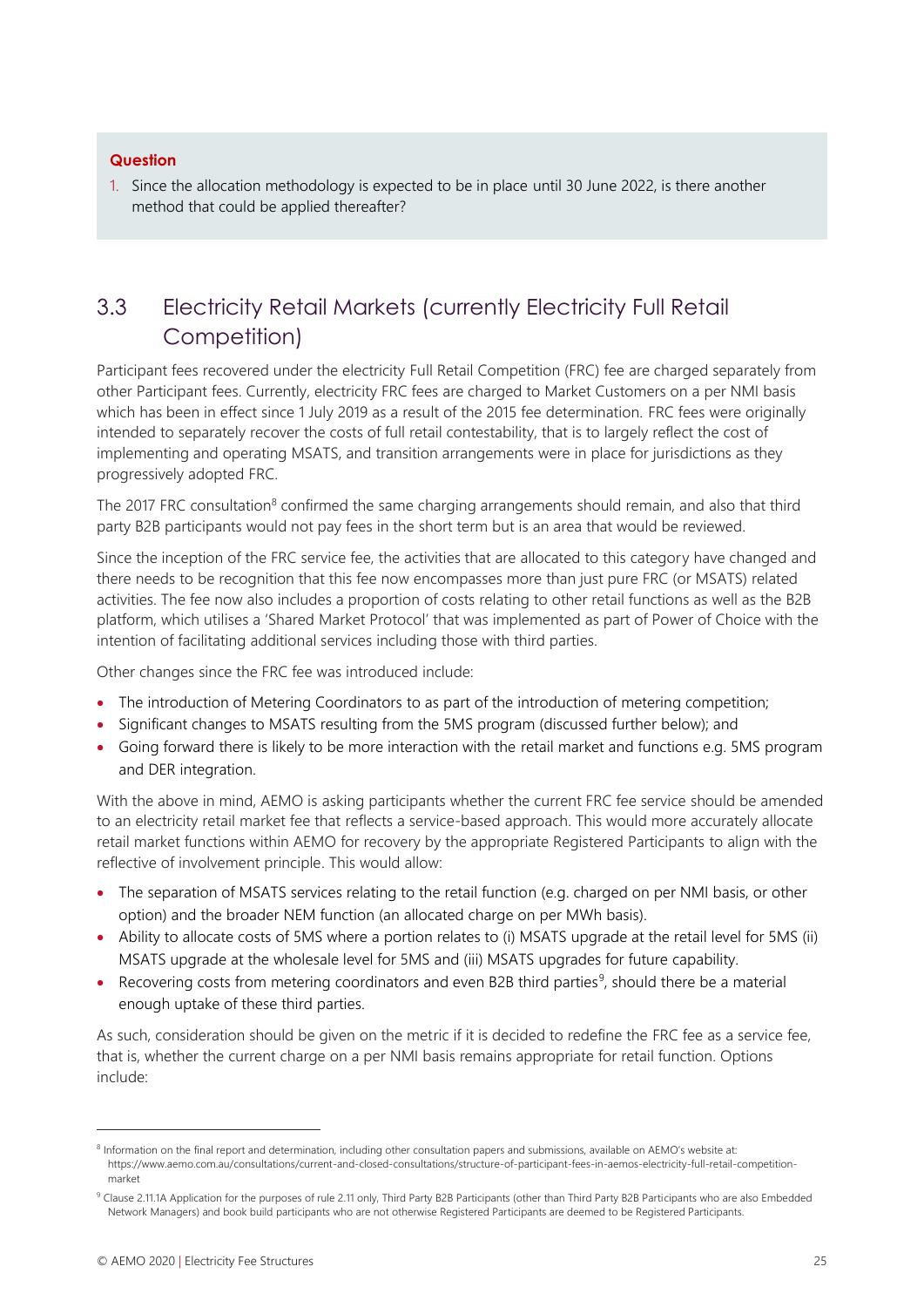- Remain on a per NMI basis;
- Change to a per MWh basis;
- Change to a per MSATS-service basis, or per transactions basis, e.g. transferring a customer account between retail participants, or any other participants that use the system which may allow for the cost of MSATS to be charged to those retailers and implicitly the consumers that use the system.<sup>10</sup>

AEMO welcomes comments on the options above for allocating fees currently recovered through the electricity FRC service.

### **Question**

- 1. Should AEMO continue to separately recover costs for the retail function from AEMO's other NEM functions? Who should the fee be recovered from?
- 2. What are stakeholders' comments on the scope of the retail function? Are there others that should be included?
- 3. How should the electricity retail markets fee be charged?

## <span id="page-25-0"></span>3.4 Major reform initiatives

Under AEMO's current business structure, AEMO cannot retain operating capital but instead relies on debt borrowings to pre-fund known capital expenses and any unrecovered operating expenses. AEMO's current capital requirements cover ongoing maintenance of its operating systems and license fees, upgrades to forecasting and decision tools to address increasing complexities in system planning and operations, required investments in cyber security, and market reforms such as the implementation of 5 minute and global settlement and the reforms of the Wholesale Electricity Market (WEM).

Additionally, AEMO's existing IT platforms and architecture were no longer able to cope with the speed, scope of change and data requirements being experienced due to the transformation occurring and expected to occur in the energy industry. AEMO is currently in the second year of a multi-year digital uplift that will require the available debt funding envelope of up to \$500 million to support the ability to meet projected capital requirements.

This section outlines the capital programs expected to be incurred over the next three to five years for recovery from participants.

## 3.4.1 5MS program

On 28 November 2017, the AEMC made a final determination and rule to alter the settlement period for the wholesale electricity spot market from 30 minutes to five minutes, to align with the dispatch period. The AEMC determined that Five-Minute Settlement would provide a better price signal for investment in fast response technologies, such as batteries, new gas peaking generation, and demand response. The AEMC also determined that the alignment of the operational dispatch and financial settlement periods are expected to lead to more efficient bidding and operational decisions.

On 6 December 2018, the AEMC made a final determination and rule that requires a move to a Global Settlement (GS) framework for the demand side of the wholesale electricity market. The key reasons why the AEMC made this decision was to improve transparency of unaccounted for energy (UFE) and to allow retail competition on equal terms.

<sup>10</sup> However it should be noted that AEMO's costs do not relate to the number of customer switches, otherwise this would be charged separately under a direct fee. Given the number of customer switches varies and the costs of running MSATS largely fixed, this may require AEMO to consider utilising the sub provisions to 2.11.1(b)(2)(i) which allow for rollover of excess and recovery of shortfall.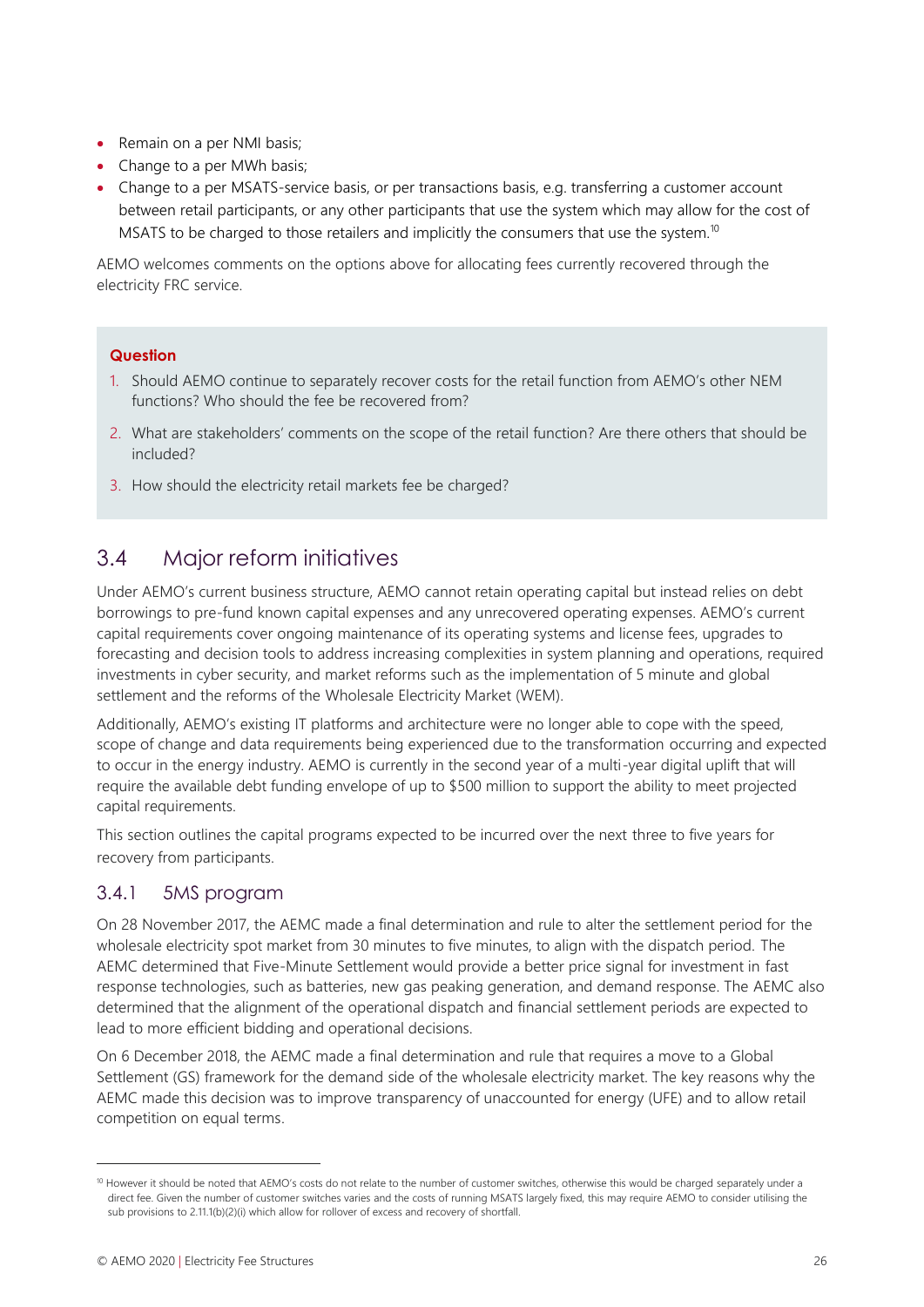In November 2019, AEMO published its final decision<sup>11</sup> that determined the 5MS Program met the criteria in the NER to be a declared NEM project pursuant to clause 2.11.1(ba)(1) and clause 2.11.1(ba)(3) of the NER. Should it be necessary, this allows AEMO to structure a fee separately for 5MS.

AEMO established the 5MS Program in order to coordinate the implementation of changes as a result of the Five-Minute Settlement rule change<sup>12</sup> and the Global Settlement rule change<sup>13</sup>.

On 6 July 2020, the AEMC made a final determination and rule that delays the commencement of 5MS and GS by three months, with a new effective date of 1 October 2021.

5MS requires major changes to existing metering, settlement, prudentials, and bidding processes (referred to in this section as changes to incremental components), as well as AEMO's electricity retail and wholesale market systems which are also in need of an uplift due to age and capability to keep up with the transforming energy sector (referred to in this section as changes to general or legacy components).

Implementation of the program will have impacts on Market Customers (electricity retailers), Distribution Businesses as well as generation and demand side technologies. The breadth of impact of this program to many classes of Registered Participants reiterates the issue described in section 3.1.2 regarding the extent of involvement in AEMO's revenue requirements of other registered participant categories.

It is estimated that total costs of the project, to be amortised over 10 years, are approximately \$121 million with capital expenditure for the program approximately \$80 million of the total cost.

Consistent with the earlier determination that 5MS meets the criteria of a declared NEM project, AEMO is of the view that where appropriate the cost recovery of the 5MS Program should be kept separate from general NEM fees. However, AEMO has identified a proportion of the 5MS Program costs are related to a general uplift in metering and settlement systems, and not directly related to the 5MS and GS reforms.

With respect to the component of 5MS Program costs directly attributable to the 5MS and GS reforms, AEMO is considering the appropriate metric to apportion across registered participants. The options for this may include the existing per-MWh or per-NMI allocation used for Market Customers, or some other metric that better reflects the recovery principles.

If a separate 5MS recovery is determined, AEMO must also give consideration to when this should commence. At present 5MS and GS reforms are scheduled to commence on 1 October 2021.

#### **Question**

- 1. What are your comments on options for cost recovery of the 5MS program including the charging methodology? Who should the costs be recovered from?
- 2. When should the recovery of 5MS Program costs commence?
- 3. Over what time should the 5MS Program costs be recovered?

## 3.4.2 DER integration

DER integration includes programs that AEMO is working in partnership with, including the Energy Security Board (ESB), market bodies, and stakeholders to design and implement technical integration of DER. This is considered an integral program to evolve the system for the future, particularly when the rate of uptake of DER is projected.

<sup>11</sup> Information regarding this final determination, including other consultation papers and submissions, is published on the AEMO website at: https://aemo.com.au/consultations/current-and-closed-consultations/declared-nem-project-5ms-program

<sup>&</sup>lt;sup>12</sup> Information regarding the rule change, including the final determination and rule, is published on the AEMC website at: https://www.aemc.gov.au/rulechanges/five-minute-settlement

<sup>13</sup> Information regarding the rule change, including the final determination and rule, is published on the AEMC website at: https://www.aemc.gov.au/rulechanges/global-settlement-and-market-reconciliation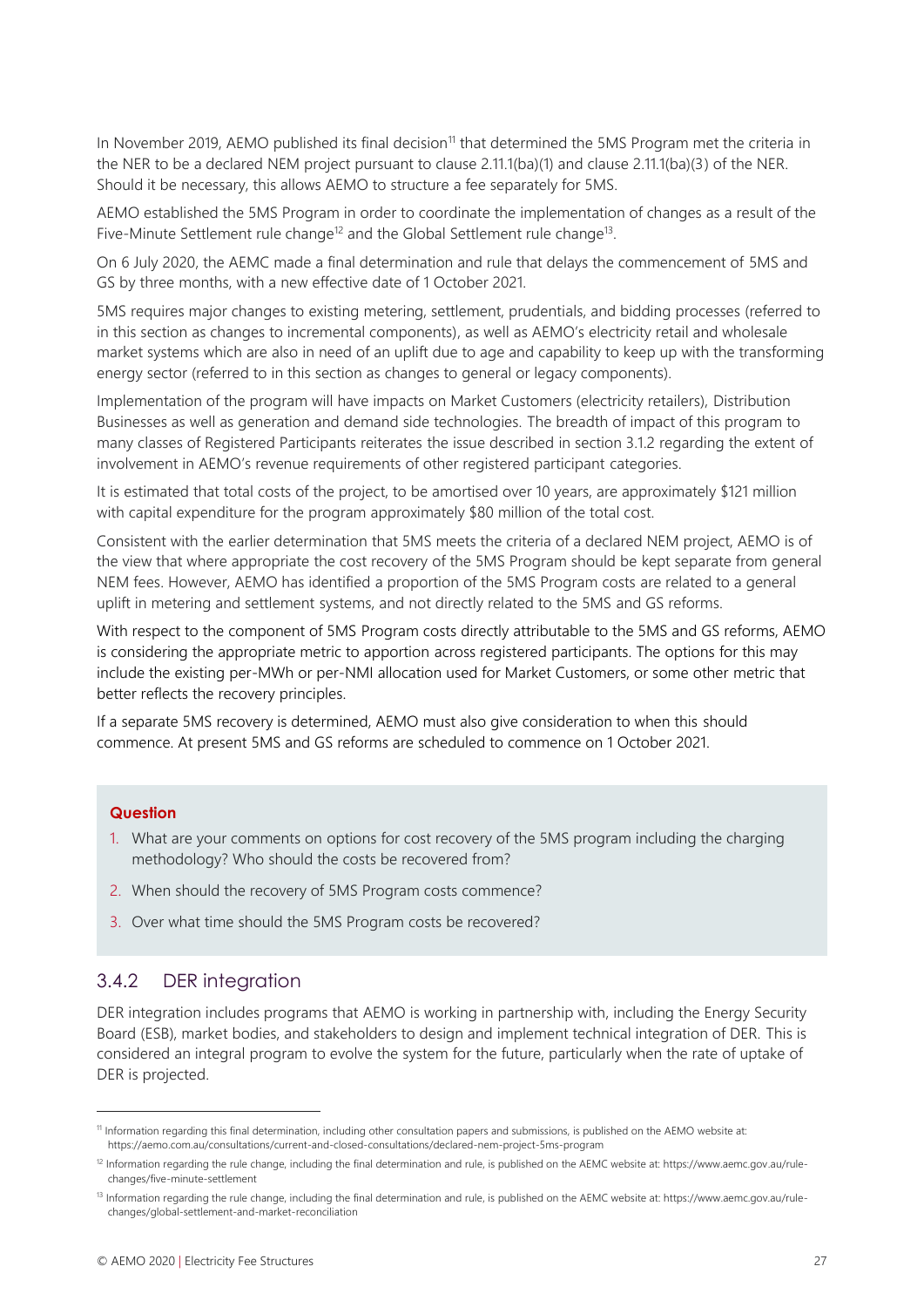The program has five workstreams which aim to better integrate DER into the power system:

- Consumer Data empower industry innovation and value to consumers through delivering accessible energy data. This roadmap is comprised of four key initiatives:
	- Consumer Data Right (CDR), discussed further in section 3.4.5;
	- Establishment of a DER Register;
	- Improvement of the Customer Switching process; and
	- Improving consumer access to energy data for comparison purposes through CDP and Energy Made Easy
- Markets this initiative aims to identify and enable improved market structures, based on evidence gathered through demonstrations, to maximise future state value for consumers in an evolving industry, and is comprised of:
	- Wholesale Demand Response providing mechanisms for wholesale players to engage in demand response;
	- DER Markets & Mechanisms Examination of mechanisms that better integrate DER into wholesale and ancillary services markets such as use of capacity markets, network dynamic operating envelopes and local distribution markets using evidence gathered through trials and industry consultation.
- Operations identify emerging and future operational challenges related to DER, developing and implementing suitable mitigation and management measures. The three key initiatives for this roadmap are:
	- DER behaviour during disturbances (Understanding behaviour; DER and load model; Solar Analytics collaboration);
	- Emergency frequency control schemes (South Australia; Other regions; Long-term options); and
	- System restart.
- Standards drive state-of-the-art DER Standards that adequately support system security and provide consumers with the capabilities required to unlock the full value of their system and is comprised of two key initiatives:
	- DER Standards and connections (AS/NZS4777.2 and AS/NZS4755.2 uplift, new standards for DER data, communications, interoperability and cyber-security; and
	- DER operational requirements; Identifying system limits and methods to align DER behaviour with power system security.
- Demonstrations inform evidence-based policy, regulatory and operational process changes through innovative trials, including, among others:
	- VPP demonstration program;
	- Queensland Integrated Power Plant; and
	- Victorian DER Marketplace.

As outlined above, the Markets roadmap includes the implementation of the wholesale demand response (WDR) mechanism<sup>14</sup> which commences on 1 October 2021. Under this mechanism, a new category of registered participant, a demand response service provider (DRSP), will be able to bid demand response directly into the wholesale market as a substitute for generation. A DRSP can also engage directly with a customer without the involvement of that customer's retailer. Benefits of the program include greater demand side transparency and additional capability to manage peak system demand as well as increasing the level of consumer choice in relation to wholesale demand response.

<sup>14</sup> Information regarding this final rule and final determination, including other consultation papers and submissions, is published on the AEMC website at: https://www.aemc.gov.au/rule-changes/wholesale-demand-response-mechanism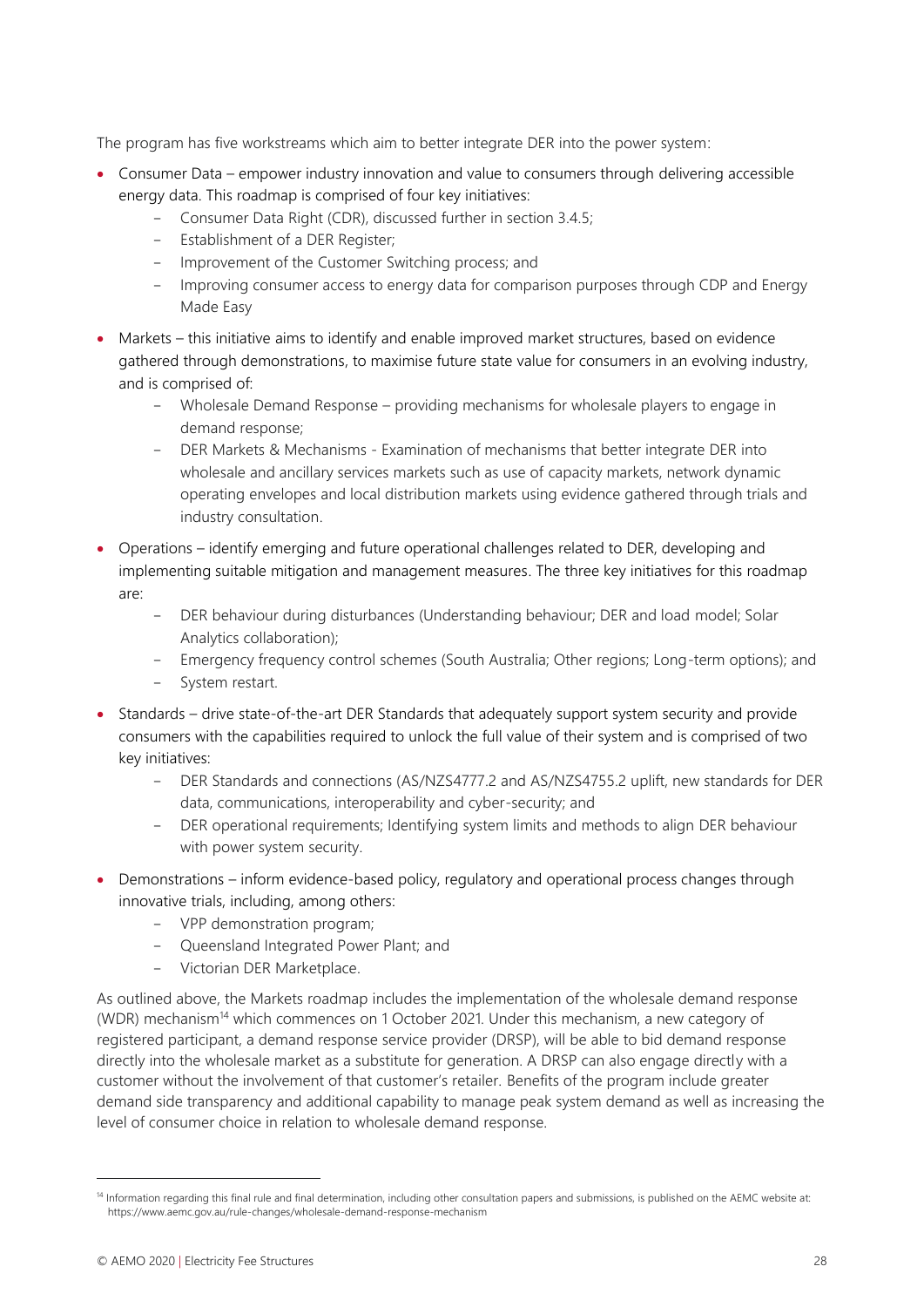Another aspect of DER is that it can behave like a generator by providing capacity reserves into the market. The VPP Demonstration Project has confirmed these resources can respond to energy market signals and can also provide contingency FCAS services. The market impact of enabling FCAS from DER will, at scale, reduce contingency FCAS cost providing benefits to Generators, who benefit for a fall in contingency raise cost, and Market Customers, who benefit from a fall in contingency lower costs.

Although AEMO is seeking government funding to minimise the impact on participant fees for the above programs, there will still be some costs to be recovered from participants. The programs will provide new sources of revenue generation and increase competition in the market and therefore consideration of any cost recovery from other registered participants, for example DNSPs and DRSPs, who will also be able to participate in VPP, should be considered.

With the above benefits that would result from various workstreams of the DER program, options for fee structure include:

- Recovering any legacy system upgrades required to accommodate DER integration (i.e. for future capability) through allocated NEM fees; and
- Recovering any incremental costs from DNSPs or DRSPs through the electricity retail markets service on a per MWh basis; or
- Recovering incremental costs from DNSPs or DRSPs through the electricity retail markets service on a per NMI basis.

AEMO welcomes feedback on the recovery of the DER program and the metric to be applied.

#### **Question**

- 1. How should costs from the DER program be recovered?
- 2. Who should cost recovery be allocated to? How should the program be charged?

## 3.4.3 Digital platform, system and cyber refresh

Currently, a high proportion of AEMO's systems are bespoke and are nearing end of life. The significant increase in data volumes necessitates an increase in computational capability, analytics, design, and digitalisation to support the real-time operation of AEMO's energy systems and markets.

AEMO is planning a significant refresh of its systems over the coming years that will include the development of a modern digital platform that will provide more reliable and transparent data. This major refresh of our IT systems to a modern digital platform will significantly increase our data processing capability and reduce both our members' and our own operating expenses through simpler architecture and cloud-based systems.

The systems refresh focus areas over the next 12 months will include:

- Providing more granular, timely and actionable data to stakeholders.
- Refreshing forecasting systems to absorb new data sets, fine tune algorithm accuracy and improve scalability and timeliness.
- Uplifting the security posture by enabling new capability across cyber and data control to detect and prevent attack and control data leakage.
- Improving industry preparedness to detect and coordinate response to cyber-attack.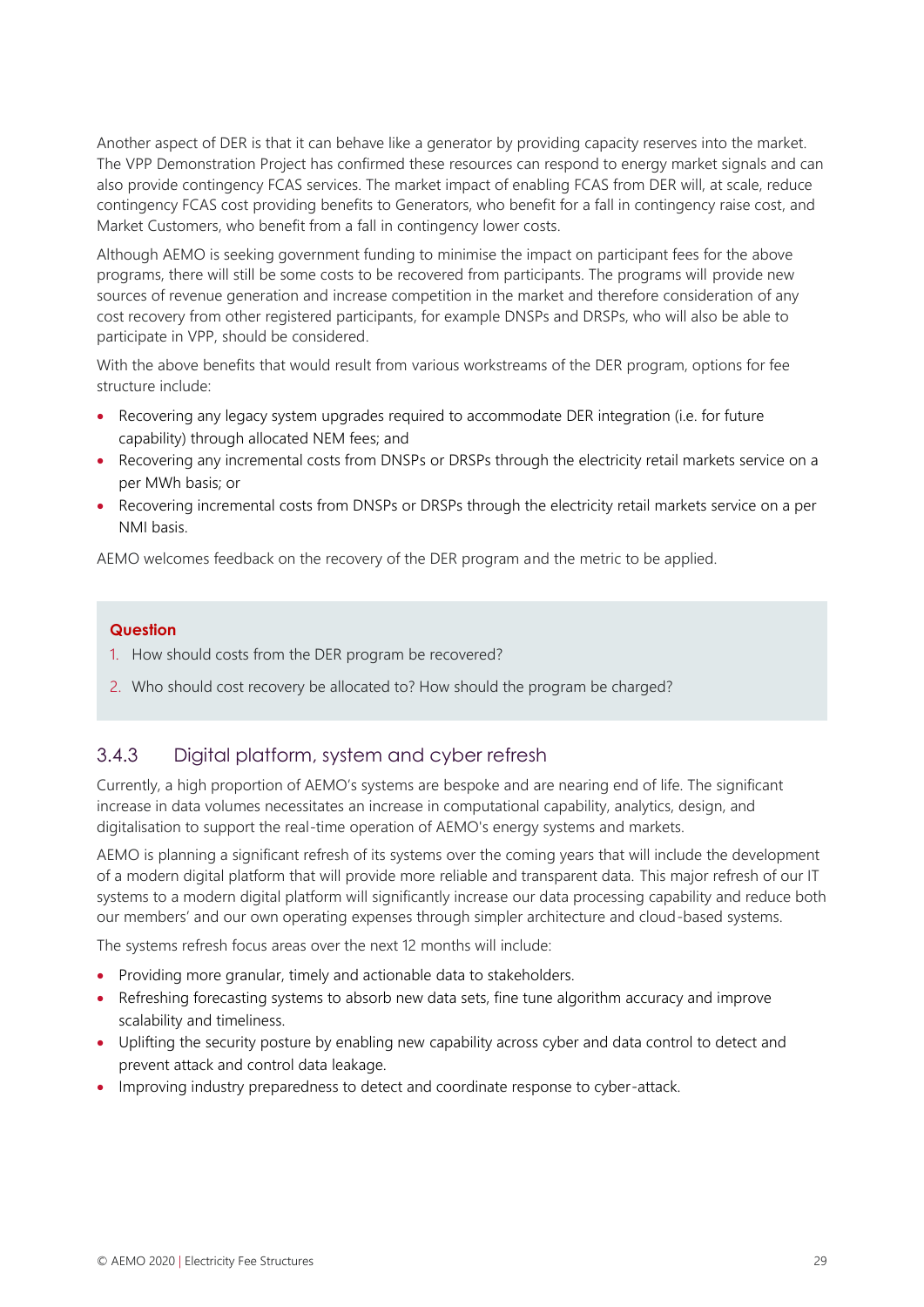## **Question**

1. What are your comments on the Digital platform, security and cyber refresh program?

## 3.4.4 Regulatory compliance programs

Regulatory compliance programs are changes required to market systems, processes or regulatory instruments for AEMO to comply with regulatory changes and are directly related to the NEM core functions. For example, such programs can include:

- Operational programs including implementation of mandatory primary frequency response, RERT staged improvements, MTPASA improvements.
- Reliability and forecasting including meeting regulatory commitments for the Reliability Retailer Obligation (RRO).

As these types of projects are required to meet a NEM regulatory change and are related to the core NEM functions, AEMO is considering recovery of these amounts as part of the general allocated cost.

It may be appropriate to use the criteria<sup>15</sup> similar to that used for determining declared NEM project status to determine whether a regulatory obligation results in material implementation costs so that cost recovery is through a specific fee category. The relevant criteria are:

- A major reform or development (including an anticipated reform or development) of the market; or
- A major change (including an anticipated change) to a function, responsibility, obligation or power of AEMO under the Rules; or
- A major change (including an anticipated change) to any of the computer software or systems that AEMO uses in the performance of any of its functions, responsibilities, obligations or powers under the Rules.

Alternatively, when considering whether a regulatory obligation is a major reform or a major change, it may be relevant to consider a threshold for the implementation costs.

### **Question**

- 1. What are your comments on what constitutes Regulatory compliance programs?
- 2. Do you agree with the cost recovery approach through the general allocated costs?
- 3. Is there an implementation cost threshold that could be considered for major reform or major change as a result of a regulatory obligation?

## 3.4.5 Energy Consumer data rights (CDR) program

The Consumer Data Right is an important reform that will empower consumers to have greater control over their data. The CDR has already commenced in the banking sector, and the Federal Treasurer has now designated that the CDR be rolled out in the energy sector. The Australian Competition and Consumer Commission (ACCC) is currently consulting on the Rules framework for the energy sector, with the CDR Rules expected to be finalised in the first half of 2021.

<sup>15</sup> NER clause 2.11.1(ba)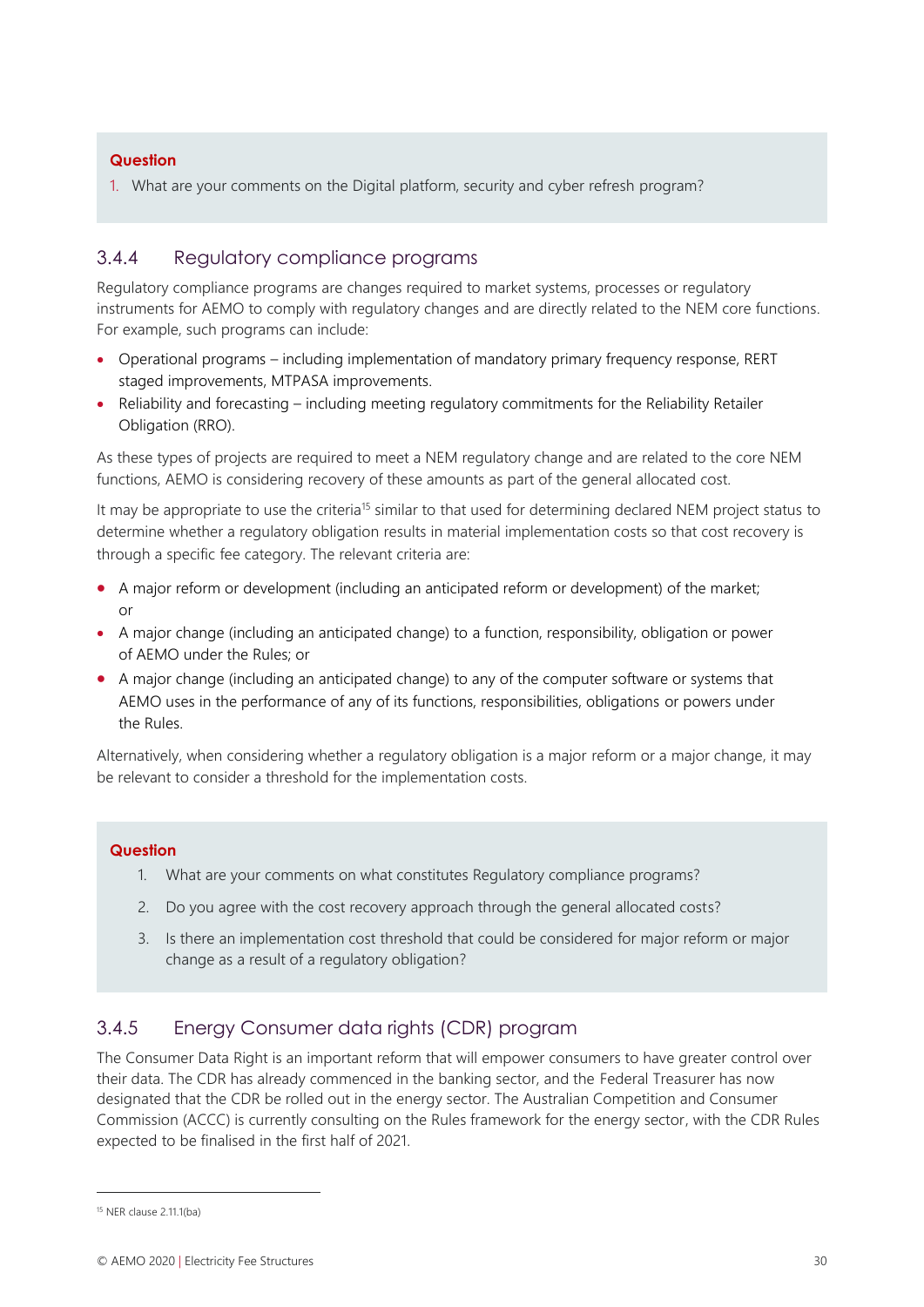The Energy CDR program seeks to offer energy consumers with easy access and greater control over their energy consumption data so that they can make more informed decisions about their energy supply and investments in distributed energy resources (DER) and energy-efficient appliances. Access to consumer's data will be provided through a single gateway, with the ACCC proposing that AEMO assumes the gateway role. AEMO will also be a data holder under the CDR program, responsible for providing access to metering, NMI Standing and DER register data, with the consent of the customer. These obligations are expected to be incorporated as a new statutory function for AEMO in the NEL and NER in time.

The program is expected to be implemented in the second half of 2022. Currently, capital funding for the program is expected to be provided by the Australian Government (with any potential recovery mechanism yet to be determined). Operating expenditure for ongoing delivery of the CDR functions in the energy sector is expected to be recovered from registered participants through AEMO's fee structure.

As a new regulatory obligation will be imposed on AEMO relating to the core NEM functions (i.e. the supply and consumption of energy), costs would most likely be allocated and recovered from market customers. Consideration could also be given to recovering the costs of the function from "users", such as retailers through the electricity retail markets function.

## **Question**

- 1. What are your comments on a cost recovery approach for CDR? Which Registered Participants could costs be recovered from?
- 2. Are there any innovative pricing / product structure that AEMO could use to pay for the CDR?

## 3.4.6 Transformational market initiatives

Transformational initiatives are major reform work currently in progress and under consultation through AEMC or ESB processes and result in costs that will need to be recovered. Such programs include Ahead Markets, Two-sided markets and Essential System Services programs, which may be implemented over the next fee period.

It is expected the allocation of charges to Registered participants resulting from implementation of these NEM reform programs would be determined explicitly by the AEMC or ESB once their consultation has completed, with amendments made to the NEL and/or NER to reflect new or amended regulatory obligations. That is, in a similar manner to the NTP function following implementation of the ISP Rules. However, if allocation of charges is not explicitly determined through the AEMC or ESB processes, then AEMO would either recover costs through the NEM fee (allocated if possible, or unallocated) or a declared NEM project consultation may be undertaken.

While AEMO is not consulting on the structure of cost recovery for these initiatives at this time, it is important to highlight that once these projects are implemented they will need to be incorporated into AEMO's cost recovery in some manner.

## <span id="page-30-0"></span>3.5 Energy Consumers Australia (ECA) fees

The Council of Australian Governments (COAG) Energy Council approved the establishment of Energy Consumers Australia (ECA) by 1 January 2015, providing a focus on national energy market matters of strategic importance for energy consumers, in particular residential and small business consumers.

The ECA replaced the Consumer Advocacy Panel (CAP), the fees for which AEMO previously recovered through Participant fees in the National Electricity Market (NEM) and gas markets.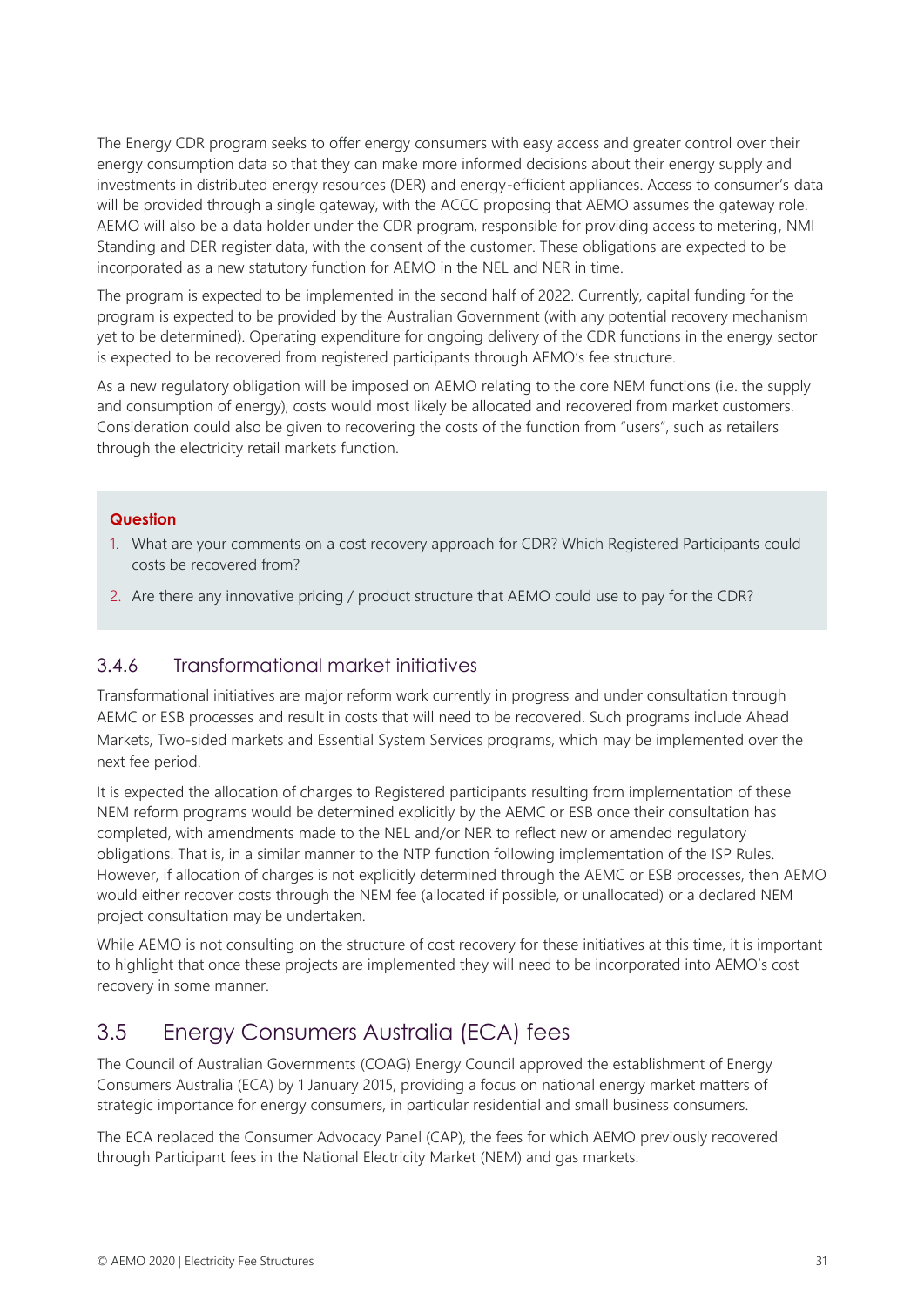In October 2014 AEMO conducted a consultation process<sup>16</sup>, prior to the commencement of the ECA, and it was determined that the electricity component of ECA fees would be recovered from NEM customers on the basis of a charge per connection point for small customers.<sup>17</sup>

### **Question**

- 1. What are your comments on the current approach of recovering ECA costs on the basis of a fee per connection point for small customers?
- 2. Is there a more appropriate method for apportioning the recovery of ECA costs?

## <span id="page-31-0"></span>3.6 Registrations

Registrations fees are a charge reflecting the costs to AEMO in the registration of all registered participants in the NEM.

In the 2011 determination, AEMO set the fee structure for registration fees along with the actual registration amount based on application types. The complexity of the registration process can vary significantly depending on the application type and this was reflected in the different fees charged for the different application types.

For the 2016 determination, as AEMO was in the process of reviewing the end to end registration process for each application type, it was decided that it was appropriate to retain the existing fees for each application type until that end to end process review was complete. It was then proposed to review the amount of the fees for each applicant type to ensure they are cost reflective, and any changes to the amount of the fees to be set via AEMO's annual budgeting and fee setting process. The review resulted in the existing fees being retained.

AEMO is considering a review of registration fees since the last one was completed in 2018. This may be appropriate since the macro environment has substantially changed since the last review.

#### **Question**

1. What are your comments on the current registration fee structure and the option to determine and set the actual amount of the registration fees for each application type via the annual AEMO budget and fee setting process?

## <span id="page-31-1"></span>3.7 NEM Participant Compensation Fund

Under the NER, AEMO is required to maintain the Participant Compensation Fund (PCF) for the NEM. The purpose of this fund is to pay compensation to Scheduled Generators, Semi-Scheduled Generators and Scheduled Network Service Providers for scheduling errors as determined by the Dispute Resolution Panel.

The NER prescribes:

• The funding requirements for each financial year.

<sup>&</sup>lt;sup>16</sup> The final report on the ECA fee collection methodology, including the consultation and submissions received, is available on AEMO's website available at: https://www.aemo.com.au/consultations/current-and-closed-consultations/energy-consumers-australian-fee-collection-methodology

<sup>&</sup>lt;sup>17</sup> Small customers are defined in the National Energy Retail Law.

http://www.aemo.com.au/Consultations/National-Electricity-Market/Energy-Consumers-Australian-Fee-Collection-Methodology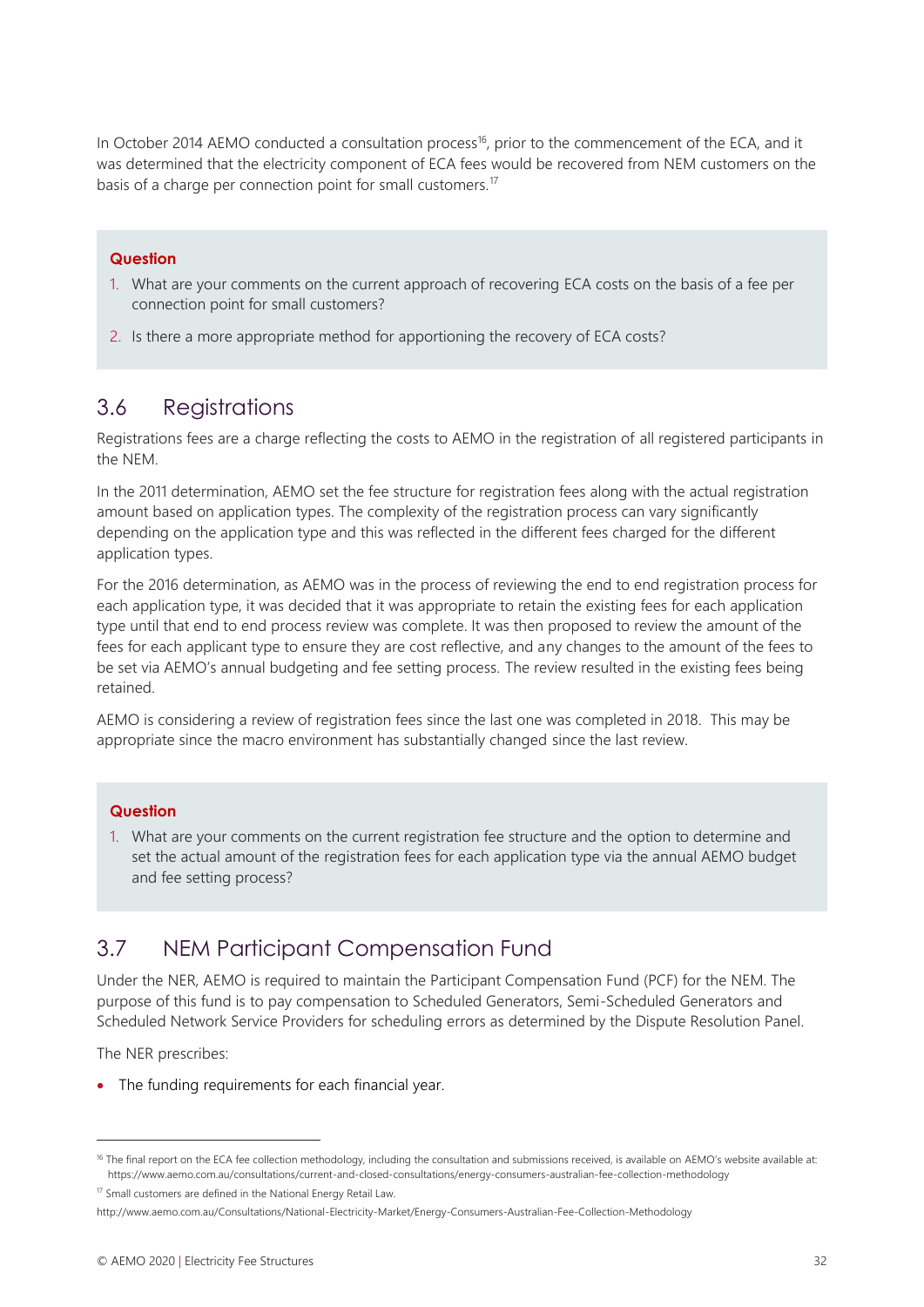• That the funding requirements can only be recovered from Scheduled Generators, Semi-Scheduled Generators and Scheduled Network Service Providers.

AEMO currently charges NEM PCF fees to Scheduled Generators, Semi-scheduled Generators and Scheduled Network Service Providers on a 50% capacity and 50% energy basis.

### **Question**

1. What are your comments on how to charge NEM PCF fees to Scheduled Generators, Semi-Scheduled Generators and Scheduled Network Service Providers?

## <span id="page-32-0"></span>3.8 Incremental service fees

Where it is practical for AEMO to identify that doing something specific for a participant or another party, and that action causes identifiable and material costs for AEMO, AEMO will continue to seek to levy fees to recover the incremental costs incurred. This may include:

- Subscription fees for services or reports requested to be produced for non-AEMO members.
- Charging for ad-hoc reports and services developed by AEMO and delivered from the retail systems, for example, the Snap Shot report from MSATS which is used by participants to reconcile their systems against what is held in MSATS.
- Applying a user-pays service charge for AEMO support hub enquiries from participants who call the support hub for assistance on specific procedural requirements.

#### **Question**

- 1. What are your comments on charging for incremental services fees where a specific service is performed?
- 2. Do participants consider there are any costs of AEMO that could be allocated in this way?

## <span id="page-32-1"></span>3.9 Other comment and issues

#### **Question**

1. We welcome your comments on any other issues relating to the structure of Participant fees in AEMO's electricity markets.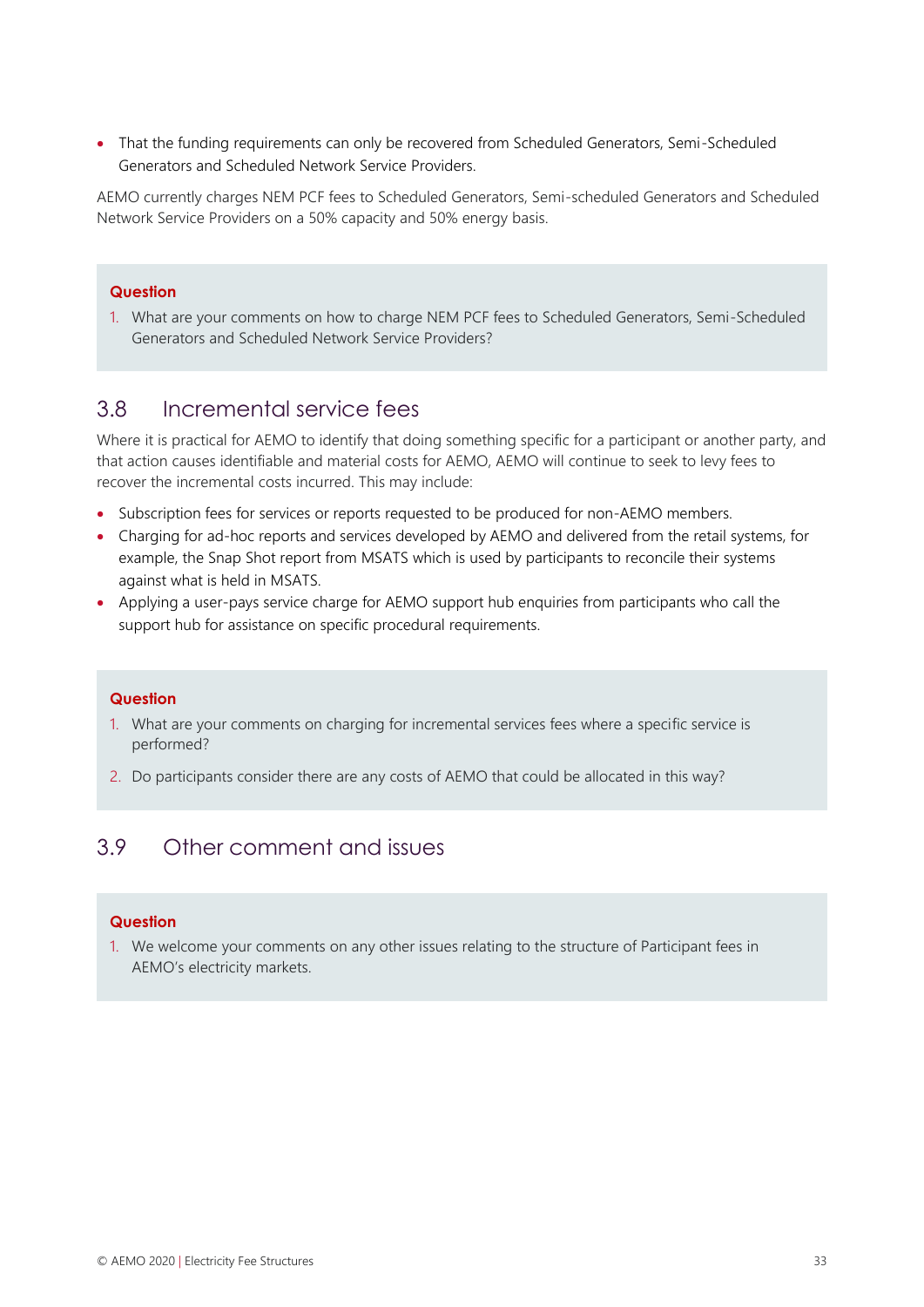## <span id="page-33-0"></span>**4. Appendix A: Registered participants**

A range of Registered Participants are part of the electricity market and benefit from the services that AEMO provides.

Below is a summary of registered participants.

|  |  | <b>Table 3 Registered participants</b> |
|--|--|----------------------------------------|
|--|--|----------------------------------------|

| <b>Participant category</b>                | <b>Description</b>                                                                                                                                                                                                                                                                                                                                                                                                     | <b>Registered participant class</b>                                                                                                                                                           |
|--------------------------------------------|------------------------------------------------------------------------------------------------------------------------------------------------------------------------------------------------------------------------------------------------------------------------------------------------------------------------------------------------------------------------------------------------------------------------|-----------------------------------------------------------------------------------------------------------------------------------------------------------------------------------------------|
| Generators                                 | Any person who owns, controls or operates a generating<br>system connected to a transmission or distribution<br>network                                                                                                                                                                                                                                                                                                | • Market Scheduled<br>Market Non-scheduled<br>$\bullet$<br>Market Semi-scheduled<br>$\bullet$<br>Non-market Scheduled<br>$\bullet$<br>• Non-market Non-scheduled<br>Non-market Semi-scheduled |
| <b>Small Aggregated</b><br>Generator       | An SGA can supply electricity aggregated from one or<br>more small generating units, which are connected to a<br>distribution or transmission network. A small generating<br>unit is owned, controlled and/or operated by a person<br>who AEMO has exempted from the requirement to<br>register as a generator.                                                                                                        | • Market Small aggregated generator                                                                                                                                                           |
| <b>Customers</b>                           | A customer is a registered participant that purchases<br>electricity supplied through a transmission or<br>distribution system to a connection point                                                                                                                                                                                                                                                                   | • Market customer<br>First-tier customer<br>Second-tier customer                                                                                                                              |
| <b>Network Service</b><br><b>Providers</b> | A person who owns, operates or controls a transmission<br>or distribution system                                                                                                                                                                                                                                                                                                                                       | • Transmission network service provider<br>• Distribution network service provider<br>• Market network service provider                                                                       |
| <b>Special Participant</b>                 | A delegate appointed by AEMO to carry out, on AEMO's<br>behalf, some or all of AEMO's rights, functions and<br>obligations under Chapter 4 of the Rules.<br>A Distribution System Operator who is responsible,<br>under the Rules or otherwise, for controlling or<br>operating any portion of a distribution system (including<br>being responsible for directing its operations during<br>power system emergencies). | • System operator<br>• Distribution system operator                                                                                                                                           |
| Reallocator                                | Anyone that wishes to participate in a reallocation<br>transaction undertaken with the consent of two market<br>participants and AEMO                                                                                                                                                                                                                                                                                  | • Reallocator                                                                                                                                                                                 |
| <b>Trader</b>                              | Anyone who wants to take part in a Settlements Residue<br>Auction (SRA), and is not already registered as a<br>customer or generator                                                                                                                                                                                                                                                                                   | • Trader                                                                                                                                                                                      |